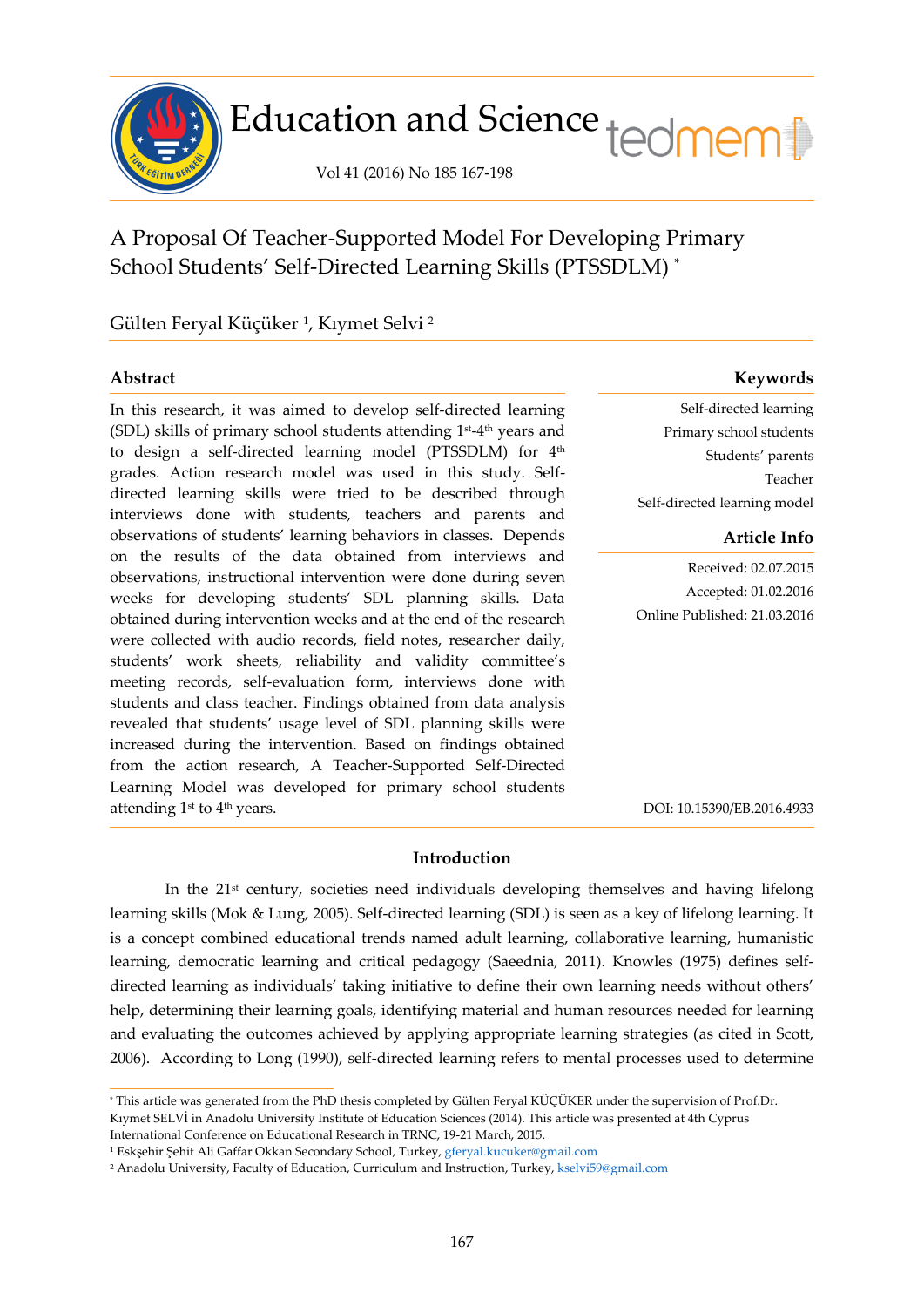learning objectives and behavioral activities involving the search and definition of knowledge required to achieve these objectives (as cited in Hoban & Hoban, 2004**).** Tough (1979) also defines selfdirected learning as learners' taking responsibility in planning and managing their own learning process. Generally speaking, self-directed learning is an approach in which learners assumed responsibility for learning and they decide what, how, where, when and how much they are going to learn (Brookfield, 1984 as cited in Donaghy, 2005; Fisher, King, & Tague, 2001; O'Shea, 2003; Tracy & Tracy, 2005). Although self-directed learning and self-regulated learning are used interchangeably in some studies, there are similarities and differences between these two concepts. When the definitions of self-directed learning are examined in detail, it is seen that they are somewhat related to learners' self-regulatory learning. O'Shea (2003) states that self-directed learning is closely related to certain concepts such as self-regulation, self-efficacy and self-control. The learners who acquire self-directed learning skills need control, regulation, internal and external motivation and achievement while dealing with their learning activities and experiences (O'Shea, 2003). Hoban and Hoban (2004, p. 20), point out that there are two significant dimensions of self-directed learning. The first dimension includes motivation, metacognition and self-regulation while the second one is about self-confidence and self-efficacy. Loyens, Magda, and Rickers (2008), and Bracey (2010) examine the relationship between self-directed learning and self-regulatory learning. The differences and similarities suggested by these researchers clearly show that learners' needs are more important in self-directed learning, more responsibilities are assumed for learning and more emphasis is given to the fact that they are more independent learners who make their own decisions according to their interests and abilities. As we can conclude from the definitions suggested by pedagogues, another concept related to both selfdirected learning and self-regulated learning is metacognition. Defined as self-regulation and selfcontrol (Schoenfeld, 1992), metacognition is a metasystem that includes individuals' awareness about events, phenomena and functions in their minds and their purposeful management of mind activities and functions (Crick, 2000 as cited in Polat & Uslu, 2012). It can be said that metacognition awareness involves individuals' being aware of what and how to learn, developing a system of learning; i.e the skills of learning to learn (Çakıroğlu, 2007). In this respect, as Loyens et al. (2008) state, self-directed learning is a more comprehensive concept also involving self-regulatory learning and cognitive awareness. In accordance with these definitions, SDL is defined as a learning type based upon students leading their learning and taking their own learning responsibility in different learning environments, aiming sustainability in learning and requiring students to have affective and cognitive skills for realize this learning process.

SDL and its principles require certain changes and modifications in all the elements forming a traditional school structure. Such changes mainly occur in teaching and learning processes in terms of time and environment they take place (Fahnoe & Mishra, 2013). First of all, learning environments should be arranged in such a way that learners will feel free, comfortable and efficient. A learning environment that most efficiently supports self-directed learning should be a place where learners are able to reflect on their problems, expectations and concerns with the help of others as well as a place free from judgements and where they feel free, comfortable and effective (Oswald, 2003). It is also important to design active learning environments while designing a learning environment where learners feel comfortable. Based on these basic principles, the characteristics of an appropriate learning environment for SDL can be listed as follows: provision of research-based learning opportunities (Arnoldson, 2013; Martin, Sexton, Franklin, & Gerlovich, 2009); provision of collaboration-based learning opportunities (Pyrini, 2013; Donaghy, 2005); being enriched by employing different learning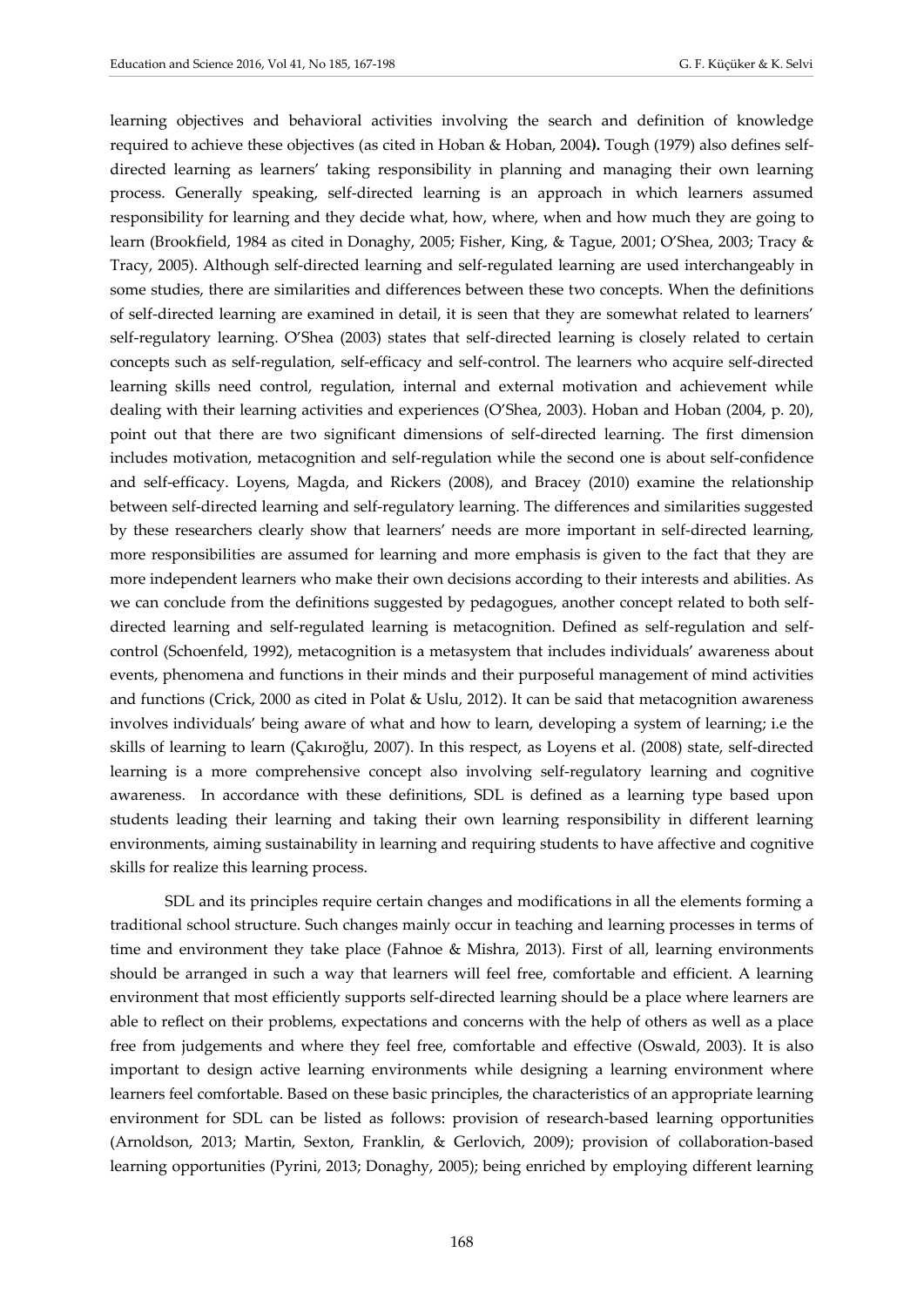resources (Candy, 2004 as cited in Fahnoe & Mishra, 2013; Costa & Kallick, 2004); taking into consideration the individual differences of learners (Wiley, 1983 as cited in Fisher et al., 2001; Costa & Kallick, 2004), and their readiness for SDL (Brookfield, 1986; Candy, 1991; Knowles, 1975 as cited in Oswald, 2003; Grow, 1991; Long, 1990) Transforming school culture from a tightly controlled learning environment to a new one where SDL is well supported requires a series of changes at all levels. It is essential for teachers to guide learners and for parents to support the process when learners become self-directed learners. There are many suggestions offered by experts regarding the responsibilities of teachers during self-directed learning process, which can be summarized under the following categories: planning, managing and evaluating the tasks and responsibilities. The first thing to be careful about in this process is learners' fulfilling their responsibilities while planning managing and evaluating their learning process. Teachers should be supporters and guide of this process rather than employing a teacher-centered approach. The following issues are also important with regards to guidance for the planning of self-directed learning: determining self-directed learning readiness and designing activities suitable for their levels (Grow, 1991; Costa & Kallick, 2004; Liang, Wang, & Tung, 2011); helping learners to identify and be aware of their learning styles (James & Blank, 1993; Canipe & Fogerson, 2006); and motivating learners to learn (Oswald, 2003). As for the management of selfdirected learning process, teacher should be a good role model for students (Costa & Kallick, 2004). They should also guide learners in the following processes: determining learning strategies appropriate for their self-directed learning readiness levels (Long, 1990; Liang et al., 2011); using selfregulatory learning strategies (Long, 1990; Vanderstoep & Pintrich, 2003); and transferring the acquired knowledge to new situations (Costa & Kallick, 2004). It is essential for teachers to provide feedback for the completed tasks and activities (Garrison, 1992; Garmston & Costa, 2013), encourage learners to reflect critically on their own learning process (Hammonde & Collins, 1991 as cited in Oswald, 2003); and create opportunities for self-assessment and peer assessment practices (Costa & Kallick, 2004; Wang, 2013) . Self-learning practices are not limited to school environments and they should not be. Therefore; developing these skills does not only depend on teachers' efforts and organization of school and classroom environment in a way suitable for self-directed learning. Parents also should take responsibilities for learning-teaching processes and support the development of these skills. Although there are not many studies in the related literature suggesting certain responsibilities of families in their children's self-directed learning, there are considerable number of studies on families' responsibilities for their children's education in general. First of all, families should be role models for their children with their behaviors and with the use of self-regulatory learning (Hoover-Dempsey & Sandler, 1995 as cited in Kılıç, 2010; Martinez-Pons, 1996 as cited in Üredi & Erden, 2009). In addition, families should encourage their children to do research on a topic of their interests and abilities (Davis, 2006; Saulny, 2006 as cited in Zsiga & Webster, 2007), motivate them (Sebastian, 2010) and to be aware of their problems and take precautions to avoid these problems. They should also help them to develop positive attitude towards learning and acquire study skills and make effective study planning and provide them with necessary equipment (Berger, 2008). Helping them with homework, providing out-of-school and home learning environments (Berger, 2008), collaborating with teachers and participating in educational and social activities at schools (Çelenk, 2003; Cavkaytar, 2008) are also among parents' responsibilities to help their children to realize self-directed learning.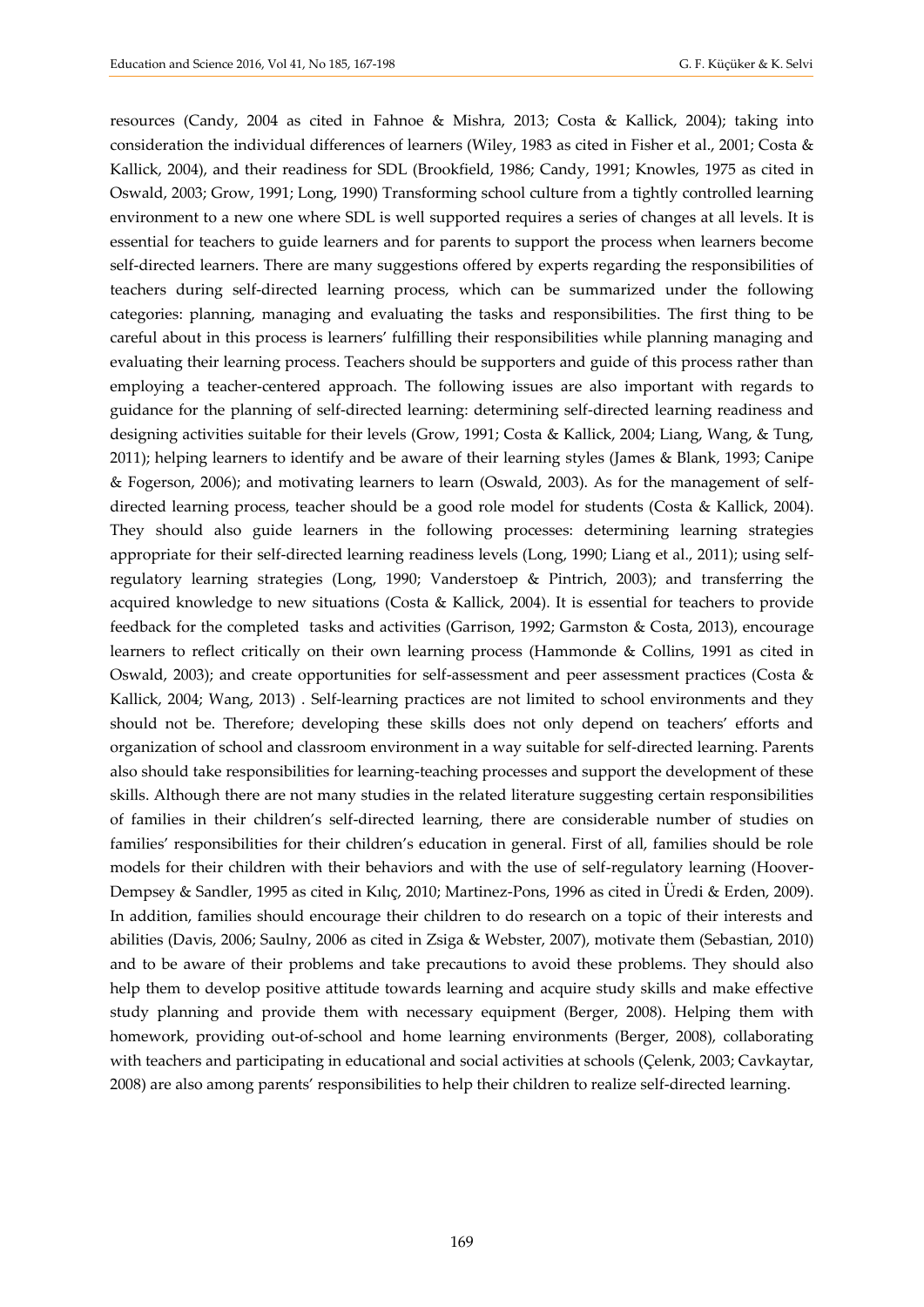The basic aim of creating learning environment suitable for SDL and defining the duties and responsibilities of teachers and parents is to educate individuals who are life-long learners, responsible for their own learning and able to realize his/her learning without getting any help from others. Although the realization of SDL skills differs according to SDL readiness levels, there are certain related skills that learners are supposed to be equipped with so as to be independent learners. In studies carried out for determining self-directed learning skills (Oddi, 1984; Long, 1990; Carr, 1999; Derrick, 2001; Meyer, 2001; Fisher et al., 2001; Ponton, 2006; Williamson, 2007), it was seen that these skills are formed from cognitive and affective skills. Affective skills named as personal characteristics are also intended to motivate students to SDL, begin SDL process and provide continually in SDL. In literature review; these skills are valuing to learn, being goal directedness, being willingness to learn, being curios to learn, having basic freedoms, taking their own learning responsibility, being entrepreneurship, having self-confidence and being persistent in learning.

In addition to having affective skills, students also have to have cognitive skills. In literature review, these skills are composition of planning, implementing and evaluating of self-directed learning. These skills are determining learning needs, determining learning goals, managing learning resources, managing studying time, managing learning environment, using cognitive strategies, using collaborative learning skills, using communication skills, using problem solving skills, using research skills, using critical thinking skills, making self-evaluation and reflecting of learning. Examining of definitions, researches and scales studies about self-directed learning, it was seen that SDL skills that students should be equipped with were cognitive skills intended to plan and implement self-directed learning and affective skills intended to begin self-directed learning process. According to Raemdonck (2006), self-directed learning is formed from personal characteristics effecting learning process and determining goals, planning, using strategies and reflecting of learning (as cited in Cornelissen, 2012).

Based on literature review, SDL skills can be categorized in two groups as planning skills and implementing skills. Planning skills consist of preparing learning activities, planning learning process and study time before implementing this process. In order to realizing self-directed learning, students have to be their own teacher, choose and use suitable teaching strategies, methods and techniques that fit with learning task after planning the learning process. These skills are defined as self-directed learning implementation skills.

There are some models suggested by experts to guide in developing skills required to realize SDL (Knowles, 1975 as cited in Oswald, 2003; Long, 1990; Grow, 1991; Brockett & Hiemstra, 1991; Garrison, 1997; Van Deur, 2004; Van Merriënboer & Sluijsmans, 2009). Although most of these models were developed for adults learners, (Knowles, 1975 as cited in Oswald, 2003; Long, 1990; Grow, 1991; Brockett & Hiemstra, 1991; Garrison, 1997), the model designed by Van Merriënboer and Sluijsmans (2009) was developed for secondary school students and by Van Deur (2004) for primary school children. Such models involve certain dimensions such as teacher support, determining learning needs and goals, use of different learning resources, encouraging learners to actively participate in learning process, evaluation of learning process, cooperative learning, learner motivation, willingness to learn, learners' assuming responsibility for learning. There are similarities and differences among these models in terms of the dimensions they mainly focus on. Some of these dimensions exist in all the models; which are determining learning goals and encouraging learners to actively participate in learning process. Determining learning needs, use of different learning resources, evaluation of learning process and collaborative learning are the dimensions available in most of the models. Some of these dimensions are emphasized more in some "self-directed learning models", that is they are an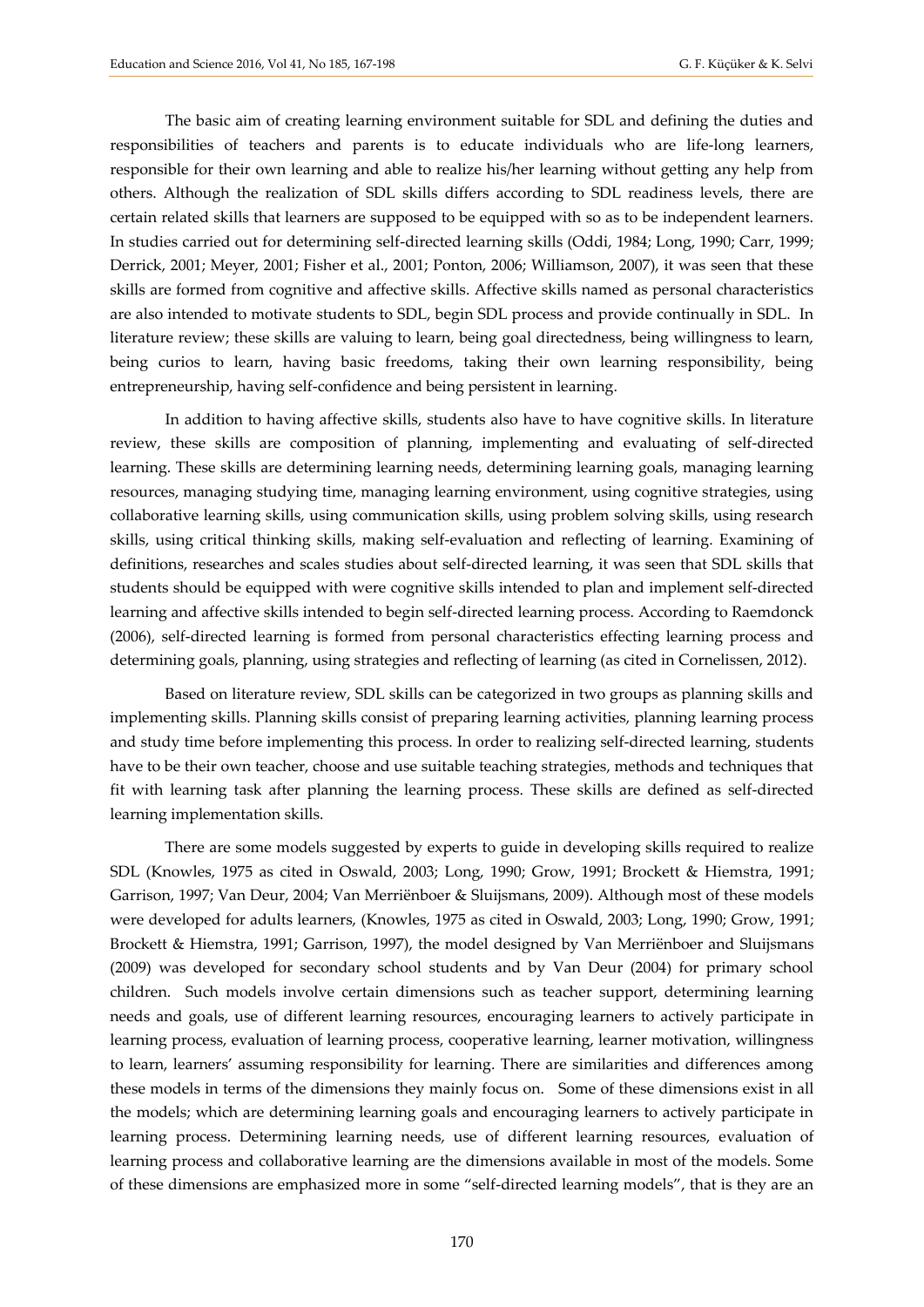important component of the models. To illustrate with, determining learners' needs or weaknesses of learners with regards to his/her abilities are the first important phase in Knowles' (1975) model (as cited in Oswald, 2003). The model based on cognitive load theory and developed by Van Merriënboer ve Sluijsmans (2009), suggests the determination of learners' needs and which tasks to be completed depending on learners' prior knowledge while the load and out-of-topic loads are being reduced. As for the phase when effective cognitive load is increased, the model makes evaluations following each learning task determined by learners, determines the strengths and weaknesses regarding their performances and tries to fix them as much as possible (Van Merriënboer and Sluijsmans, 2009). Garrison (1997), in his comprehensive and interactive Self-learning Model, emphasizes that selflearning should occur in collaborative and constructive learning environments (as cited in Snarski, 2008). The dimensions such as motivation, willingness and taking responsibility for learning are mentioned in these models relatively less than other dimensions. Initial motivation, task motivation and learner responsibility are the basic characteristics of Garrison's (1977) model. Van Deur (2004), in his self-learning model developed for primary school students, suggests that willingness, which is one of the internal factors, affects learner's attitude towards tasks and his insistence, attempts and risk taking. Brockett and Hiemstra (1991), in their Personal Responsibility Guidance Model, include personal responsibility taking skills in the center of self-learning. They deal with self-learning both as a teaching method and personal characteristics of learners. Willingness is highlighted in Long's (1990) and Van Deur's (2004) models. According to Long (1990), self-learning occurs when learner's control over psychological factors and educational situations in an harmonious way and one of the most significant concepts in this process is the willingness of learners to manage his/her self-learning (Oswald, 2003).

When self-directed learning models and researches about self-directed learning were examined, it was seen that the majority of these researches were done on adult learning (James, 2008). Experimental researches for developing primary school students' self-directed learning skills are not sufficient. Similarly, the models proposed by educational specialists to develop SDL skills are mostly appropriate for adult education. Another significant issue in these models is the presence of more emphasis on cognitive skills than affective skills.Developing self-directed learning skills of students is important since early education years. Because of this, developing these skills in primary schools is not only necessity but it is also obligation. Researches (Saeednia, 2011; Van Deur, 2004) showed that the majority of primary school students didn't know what SDL was and its extent adequately. This result also showed that students couldn't realize self-directed leaning adequately. In order to develop their SDL skills, learning environments that create students' awareness about self-directed learning and provide them to use self-directed learning skills have to be organized. Consideringthese problems and needs, researchers aimed to develop self-directed learning (SDL) skills of primary school students attending  $1<sup>st</sup>$ - 4<sup>th</sup> year and to design a self-directed learning model for them.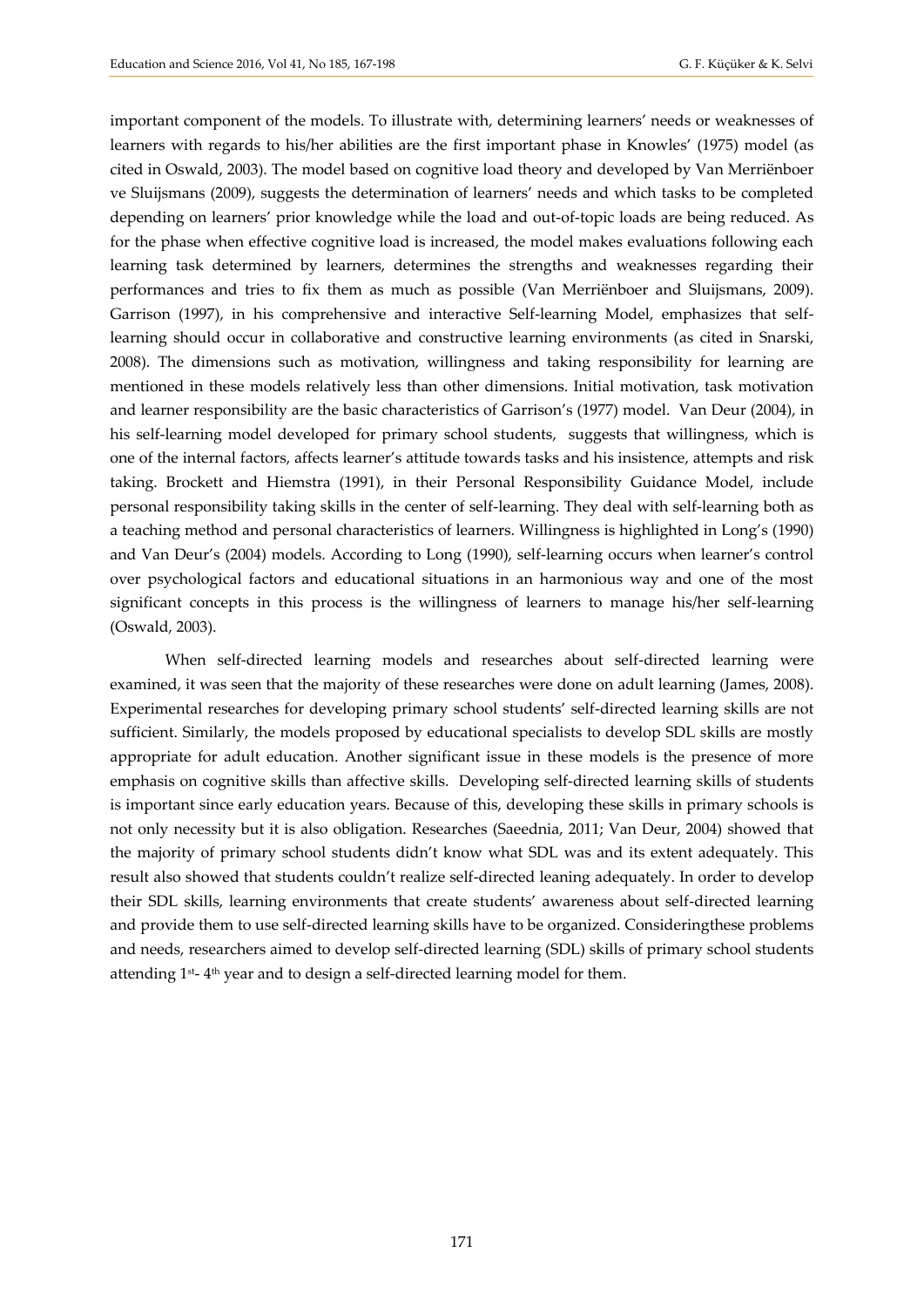#### *Purpose*

The general purpose of this study is developing self-directed learning skills of primary school students attending 1<sup>st</sup>-4<sup>th</sup> year and designing a self-directed model for these students. Based on this general purpose, following questions were answered:

- 1. What are teachers', parents' and students' opinions about SDL?
- 2. What instructional practices teachers do for developing  $1^{st}$   $4^{th}$  year primary school students' SDL skills?
- 3. How do 4 th grade students' use;
	- 3.1. determining learning needs,
	- 3.2. managing learning resources,
	- 3.3. determining learning goals,
	- 3.4. communication,
	- 3.5. taking their own learning responsibilities,
	- 3.6. valuing to learn,
	- 3.7. winllingness to learn

self-directed learning planning skills in Turkish lesson?

4. How should be a self-directed learning model for developing  $1<sup>st</sup>$  -  $4<sup>th</sup>$  grade students' self-directed learning skills?

#### **Method**

The model of this study was action research. Mills (2003) defines action research as a systematic data collection process about school mechanisms, how learning occurs and how learners can learn better. The educational stakeholders of this process are teachers, administrators, counsellors or individuals who are interested in teaching and learning (Mertler, 2006). There are various categories for action research types in the related literature. The main criteria for these categories are the appropriateness of action research to the context where it is implemented, the aims of researcher and the characteristics of the research conducted. The type of action research applied in this study is participatory action research. In this type of action research, researcher explores the practice, identifies ineffective and problematic parts with a critical point of view, changes the theory and implementation or improves them (Hendrick, 2006). In this study, the researcher had a participant role and was responsible for arranging classroom environment, planning the activities, voice recordings of classroom activities, keeping diaries before and after the lessons, analyzing the data collected, preparing new action plans according to the analysis results and making sure that classroom teacher implemented these action plans. In addition, the following people also participated in the study: three instructors who helped with the design and implementation of the study and took part in Validity and Reliability Committee; the members of thesis monitoring and assessing committee; 4-B class teacher of primary school and her students.

#### *Action Research Process*

Mills (2003) explains action research process in four main phases; which are deciding on problematic situation, collecting and analyzing data to find solutions to the problem, and finally developing action plans to eliminate the problem (Mills, 2003). Mertler and Charles (2005) (as cited in Mertler, 2006) mentions about action research process in phases such as planning, implementation, development and reflection. Planning phase is about determining and narrowing the topic, making a detailed literature review and realizing the action plan. Implementation phase involves data collection and analysis. In development phase, an action plan is developed based on the results of data analysis. Finally, the results obtained should be shared with other stakeholders in reflection phase. Figure 1 displays the steps followed in an action research.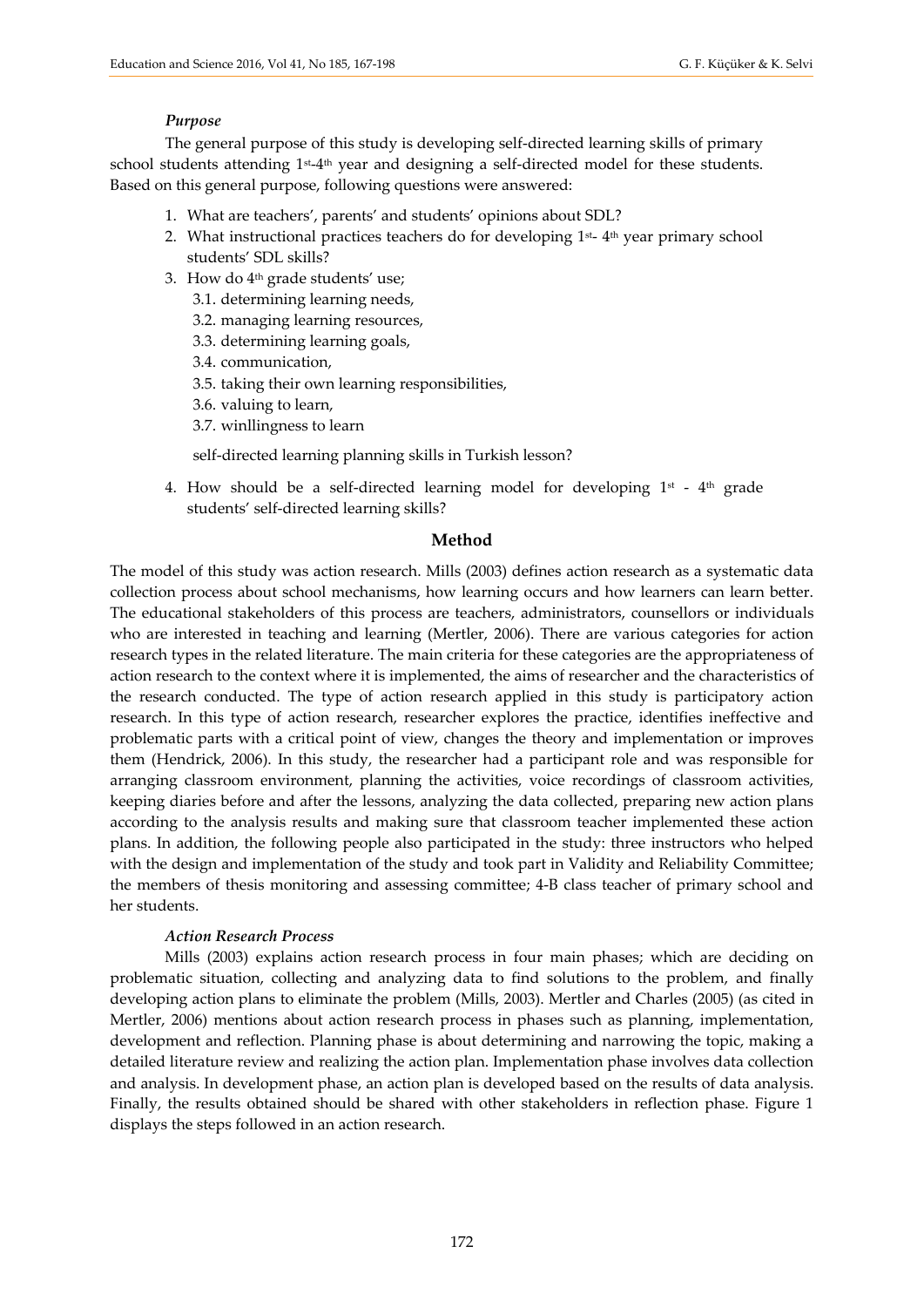

**Figure 1.** General Diagram for the Action Research Phase of the Study

The researcher examined the following issues in the current study: the scope of self-directed learning approach; theoretical foundations; self-directed learning; the roles of teachers and parents; and the characteristics of learning environments. The review of the related literature done to determine the problem area revealed no research about self-directed learning skills and educational applications to develop such skills. After the literature review, the researcher collected data about the topic. As shown in Figure 1, action research process in this study consists of two phases; pre-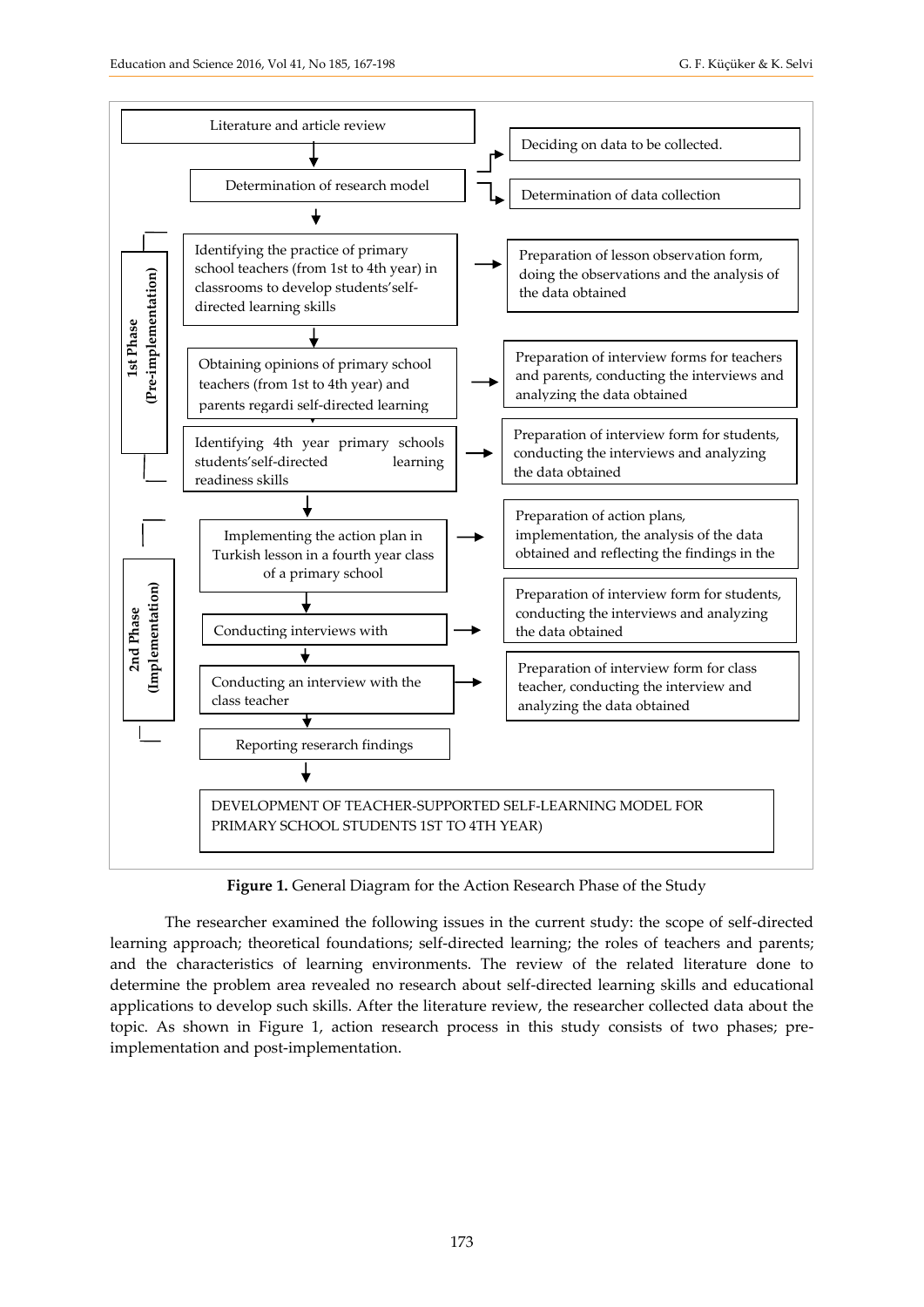As it can be seen in Figure 1, review of literature, interviews with teachers, parents and students and classroom observations were realized . The data gathered from them revealed that there was no sufficient instructional practices done for o determine study subject and problem in detail prior to the application of action plans. developing 1<sup>st</sup>-4<sup>th</sup> year primary school students' SDL planning skills. Considering this problem, action plans were planned and implemented for developing students' SDL planning skills. Action research cycle used in this study was adapted from Mertler and Charle's action research cycle (Mertler & Charle, 2005 as cited in Mertler, 2006) and it was showed in figure 2.



**Figure 2.** Action Research Cycle of the Study

This implementation of the action research took place in Turkish course lessons in 4-b class of one primary school during the Fall semester of 2012-2013 academic year. The steps taken in this action research between 03.10-28.11.2013, as displayed in Figure 1, were explained below:

*Preparation of First Action Plan:* In this phase, the course book, student's book and students' activity book used for Turkish course in the fourth year of primary schools during 2012-2013 academic year in Eskişehir were examined. Later, a draft weekly plan for the first week focusing on the development of SDL skills was prepared accordingly by consulting with the class teacher where action plan was implemented and with another primary school teacher.

*Validity and Reliability Committee Meeting-1 (VRCM (1):* The first meeting of the committee was held on September 23<sup>rd</sup> 2013 with the participation of three members of the committee and the researcher. In this meeting, the researcher presented and provided information about the following issues and documents: the aim of the study, research questions, first action plans, self-directed learning skills list, the duties and responsibilities of validity and reliability committee, micro analysis forms developed for weekly analyses, the themes to be covered and information about the texts to be used in Turkish course during the implementation, and the first action plan prepared.

*Preparation and Implementation of Weekly Action Plan:* The first action plan was launched on October 3rd 2013. In the following weeks, regular weekly action plans were prepared focusing on SDL readiness skills that are labeled by the committee as "poorly developed" or "not developed at all". These action plans were implemented during three class hours a week (two hours a week in the last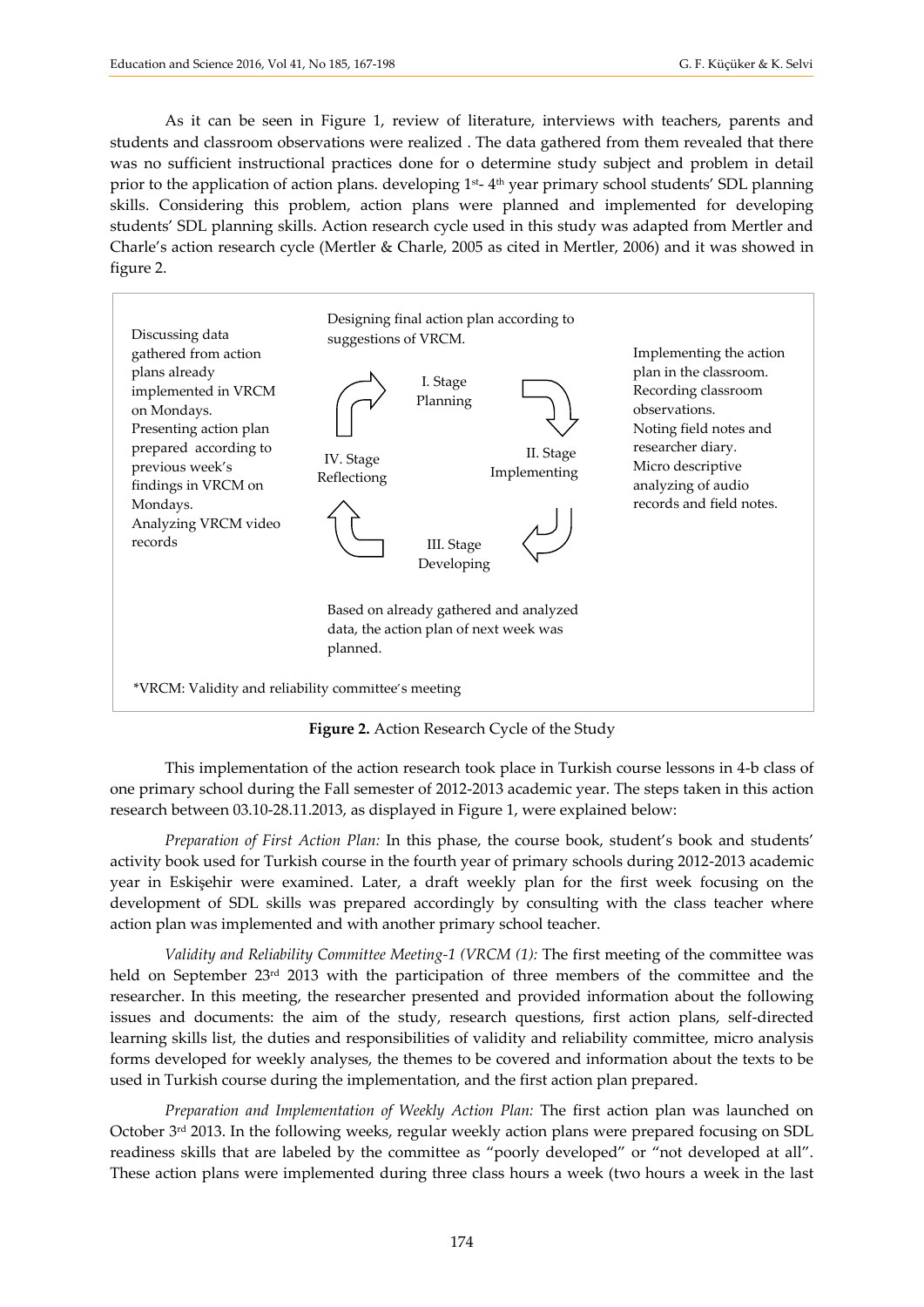two weeks upon the request of the class teacher). There were two criteria used while determining the time of action plan implementation; the extent the skills to be developed match with the outcomes of lesson for the week. In addition, Tuesday, Wednesday and Thursday were chosen for the implementations so that the data from these implementations were presented to the committee meeting in time. To avoid any disconnection between the implementations, they were carried out on the successive days.

*The Analysis of the Data Obtained from the Implementation of Action Plans:* Micro analyses were applied for the data collected and the findings from the analyses were presented to the experts in the committee during the meetings held every week. How the analyses were done was explained in the section titled "Reliability and Validity Studies of the Research"

*Validity and Reliability Committee Meetings (VRCM (2-6):* Validity and Reliability Committee met on each Monday following each implementation week. The researcher shared the results of micro analyses for the previous week's implementation, mentioned about the problems faced during the implementation and analyses and discussed possible solutions with the members of the committee. Later, the researcher presented the next week's weekly lesson plan prepared based on the analysis results to the committee and received feedback and suggestions. Finally, necessary changes and revisions were made according to the feedback and suggestions.

*The Completion of Action Plan Implementation Process:* Following the completion of action plan implementation process, post implementation data were collected.

#### *Participants*

This study consisted of two stages named pre-implementation and implementation of the action research. In the first stage of the study, the participants were chosen by using criterion sampling method which is a type of purposive sampling method. The schools and students observed were determined on the basis of medium socioeconomic level. In order to respond first and second purpose questions of the study 1<sup>st</sup>,  $2<sup>nd</sup>$ ,  $3<sup>rd</sup>$  and  $4<sup>th</sup>$  class year were chosen in first stage of the study. According to these criteria 60 students attending in school A and 61 students attending in school B were observed. Eight teachers studied in these schools and eight students attended in these schools were chosen to interview. General academic success level was also determined another criteria in choosing students. The students with high or low level academic achievement were chosen for this current study. While determining the students from 1<sup>st</sup> year of primary school, their class teacher's opinions were taken. According to their class teacher's opinion, students were chosen. As for those attending from  $2<sup>nd</sup>$  to  $4<sup>th</sup>$  year, the criteria for the choice were the opinions of their class teachers and their grades from the previous years. Accordingly, the students in this group with a mean grade between 45 and 60 were labeled as "students with low academic achievement" and those with a mean grade between 90 and 100 as "students with high academic achievement". A certain number of students were chosen among the students with low academic achievement. The criteria for this choice were that these students should not have any problems with reading and writing skills and should not have any difficulties in comprehension when compared to the general level of the class and cognitive capacity of their age. The teachers were consulted in this choice to collect data to determine which students meet these criteria. Although  $1<sup>st</sup>$  year students have not yet developed reading and writing skills at that level, it was decided to obtain their opinions about self-directed learning as well since they may have self-directed learning experiences that are based on observation and interview rather than reading and writing. Before realizing the interviews with children, the pilot application was done and it was controlled if there was any question that students didn't understand. Interviews were done with the parents of these students. In the second phase of the study (action research process),  $4/B$ class, where the problem situation determined through literature review of action plans, observations and interviews was identified, was chosen as implementation class. Another reason to conduct action research with 4th year students, the last year of primary school education system, is the assumption that they have already developed self-directed learning skills starting from 1<sup>st</sup> year. Six focus students were chosen from 32-student 4-B class by using criterion sampling method and the criteria for this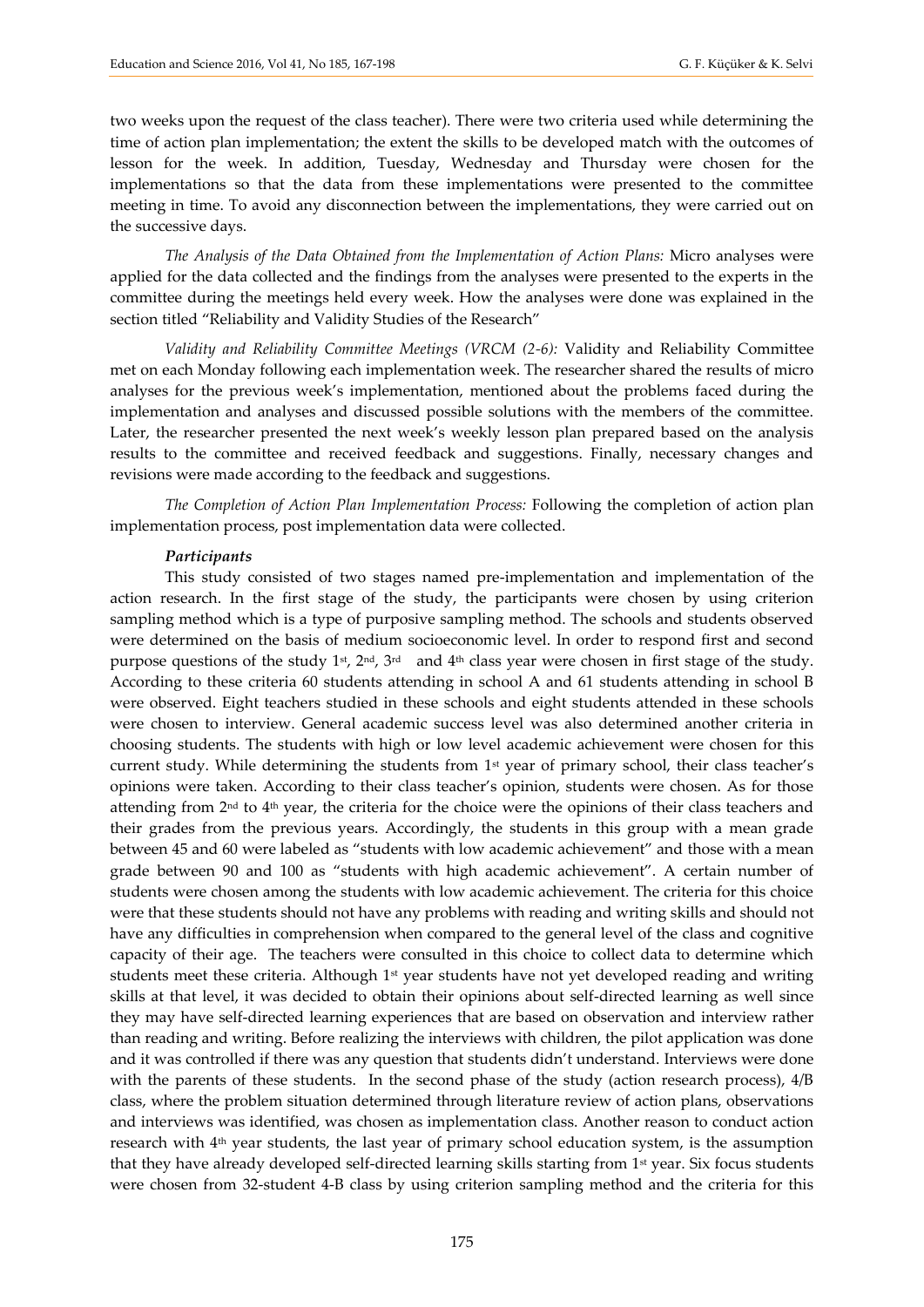choice was academic achievement and class teacher's opinion. To determine whether these focus students meet predetermined criteria or not, the researcher used means grades showing academic success and the opinions of their teacher. Later, the students from other classes who have mean grade of academic achievement of 70-80 were determined and among these students, those who have not realized self-directed learning but are believed to be realizing when correct training is applied were chosen according to class teacher's opinion. In other words, they don't have any obstacle to develop their self-directed learning skills effectively. The class teacher was not sure about only one student thinking that he may not succeed in developing these skills. Although this student developed these skills to some extent, no changes were made in focus students.

#### *Data Collection Tool*

Qualitative and quantitative data collection methods were used in this study. In the first stage of the study, self-directed learning skills that primary students have to be equipped with were described through semi-structured interviews done with students, teachers and parents and observations of students' learning behaviors in classes. The data collection tools used in the first phase of the study were explained below:

*Lesson observation video recordings:* For the purposes of the current study, a series of observations were made and video recorded in order to determine the practices of teachers teaching in the classes ranging from 1st year to 4th year regarding the development of students' self-directed learning skills and the skills developed by the students in these classes. A total of 72 hours of classroom observation were completed for each class; 18 hours of observation for each class (from 1<sup>st</sup>) to 4th year primary school classes). The observations in primary school A were conducted between October  $10<sup>th</sup>$  2012 and November 16<sup>th</sup> 2012, and between November  $20<sup>th</sup>$  and December  $11<sup>th</sup>$  2012 in school B. The observations were made during the following lessons: Turkish, Life Sciences, Mathematics, Social Sciences and Science and Technology.

*Field notes and researcher's diary*: The researcher also took field notes during observations in addition to video recordings. The researcher did not participate in class activities and sat passively at the back of the classroom during observations not to distract both students and the teacher. He took field notes for every single lesson and kept a research diary at the end of or sometimes prior to the lessons to write about his feelings, opinions and impressions about the lessons.

*Teacher interview form:* A number of interviews were conducted with teachers within the scope of the study. The questions in the interview form were presented to some experts before they were used during the interviews to ensure internal and external validity. Revised based on the feedback received, the questions were piloted with 5 primary school teachers teaching in the classes ranging from 1<sup>st</sup> year to 5<sup>th</sup> year; one teacher from each group. The interview form was finalized by using the feedback obtained during piloting. There are six questions in the form and it aims to collect teachers' opinions about what self-directed learning is, self-directed learning skills their students have and the practices they employed in their classrooms to develop these skills. In additions, there are questions asking their opinions about the factors impeding effective use of these skills and their suggestions for effective development of these skills. The permissions of the participants were taken for voice recording and the interviews were conducted between March 18<sup>th</sup> - 27<sup>th</sup> 2013 with eight teachers and total duration of the interviews was 270 minutes.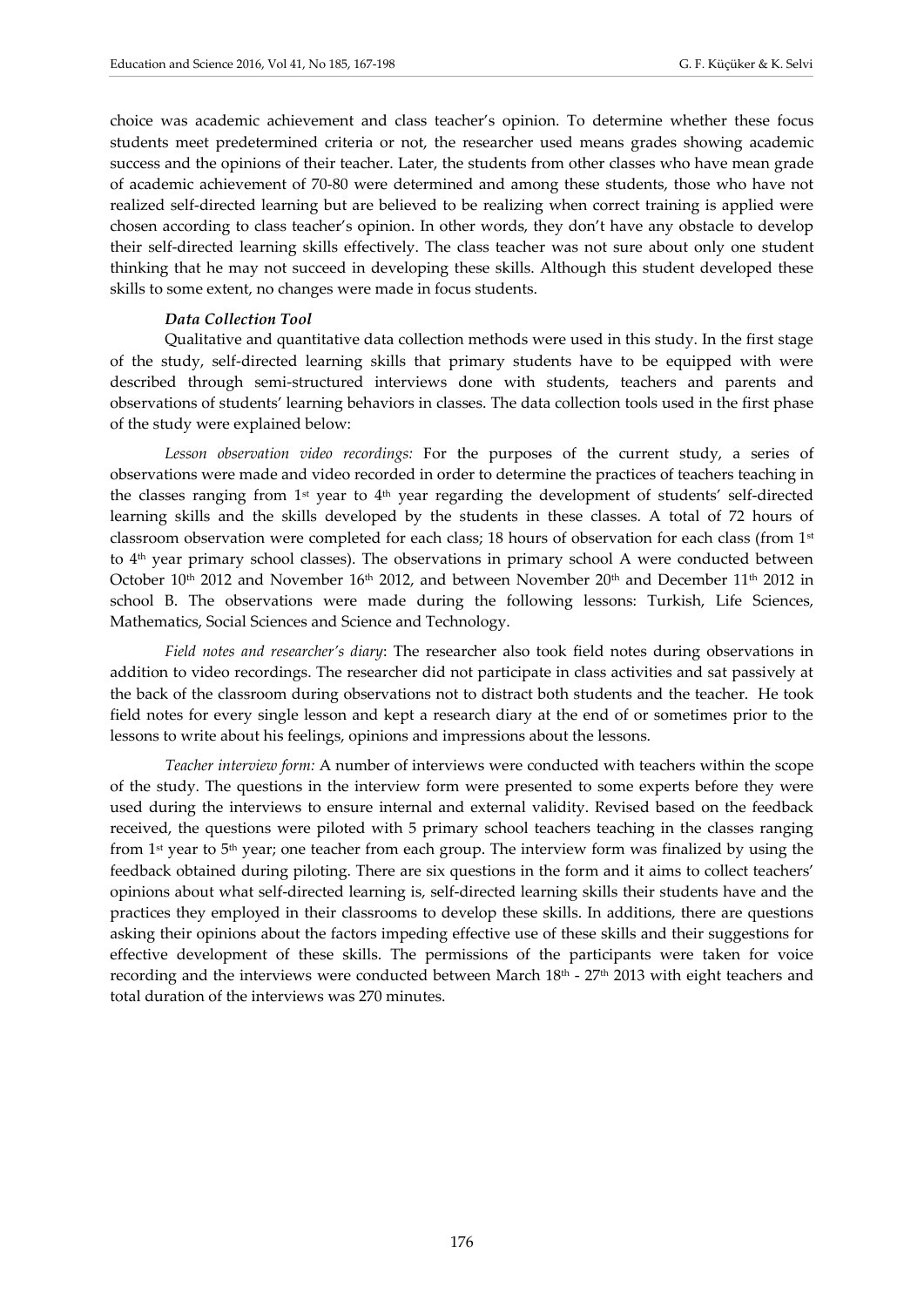*Parent Interview Form:* It is a 6-question semi-structured interview form prepared for parents. It was presented for expert opinion prior to the interviews. Revised according to the feedback received, the form was piloted with parents of 5<sup>th</sup> year students and later finalized according to the feedback received. The form aims to obtain parents' opinions about what self-directed learning is, what selfdirected learning skills their children have and how they support their children in the development of these skills. In additions, there are questions asking their opinions about the factors impeding effective use of these skills and their suggestions for effective development of these skills. The permissions of the participants were taken for voice recording and the interviews were conducted between April 1<sup>st</sup> – 10th 2013 with eight parents and total duration of the interviews was 170 minutes.

*Student interview form:* It is a 6-question semi-structured interview form designed for fourth year primary school students. The questions were presented to two experts in the field of educational programs and teaching before they was actually used. They checked whether the questions are clear and covered the research topic or not. Revised following the feedback from the experts, the new form was piloted with 3 fourth year students. According to the feedback received, one question was revised and small changes were made in two questions to make it clearer to understand. The finalized form aimed at obtaining the opinions of fourth year primary school students before the study about what self-directed learning is, whether they realize it or not, the self-directed learning skills they have, the problems they face while realizing self-directed learning and how self-directed learning can be realized effectively. To avoid data loss, the interviews were voice recorded upon the permission of the parents and carried out between May  $6<sup>th</sup>$  - 14<sup>th</sup> 2013 with eight students and total duration of the interviews was 220 minutes.

Depends on the results of the data obtained from interviews and observations, instructional intervention were done during seven weeks for developing students' SDL planning skills. In the second stage of the study, data obtained during intervention weeks and at the end of the research were collected with audio records, field notes, researcher daily, students' work sheets, reliability and validity committee's meeting records, self-evaluation form, interviews done with students and class teacher. The data collection tools used in the second phase of the study were explained below:

*Voice recordings:* Since the teacher of the class where action plans were implemented did not allow video recording, weekly implementations were voice recorded. The recordings were used to monitor students' use of self-directed learning skills, their participation in teaching-learning process and validity and reliability of research data. These recordings were valuable data to be used in the detailed description of lessons, in the evaluation of the implementations during validity and reliability meetings and the preparation of the following action plans.

*Field notes and researcher's diary:* The researcher took notes during each action plan implementation and kept a diary before and after each lesson. Also participant observer participated in the lessons for 3 weeks during action plan implementation and took field notes.

*Weekly lesson plans:* A total of 7 weekly lesson plans were prepared to develop self-directed learning readiness skills.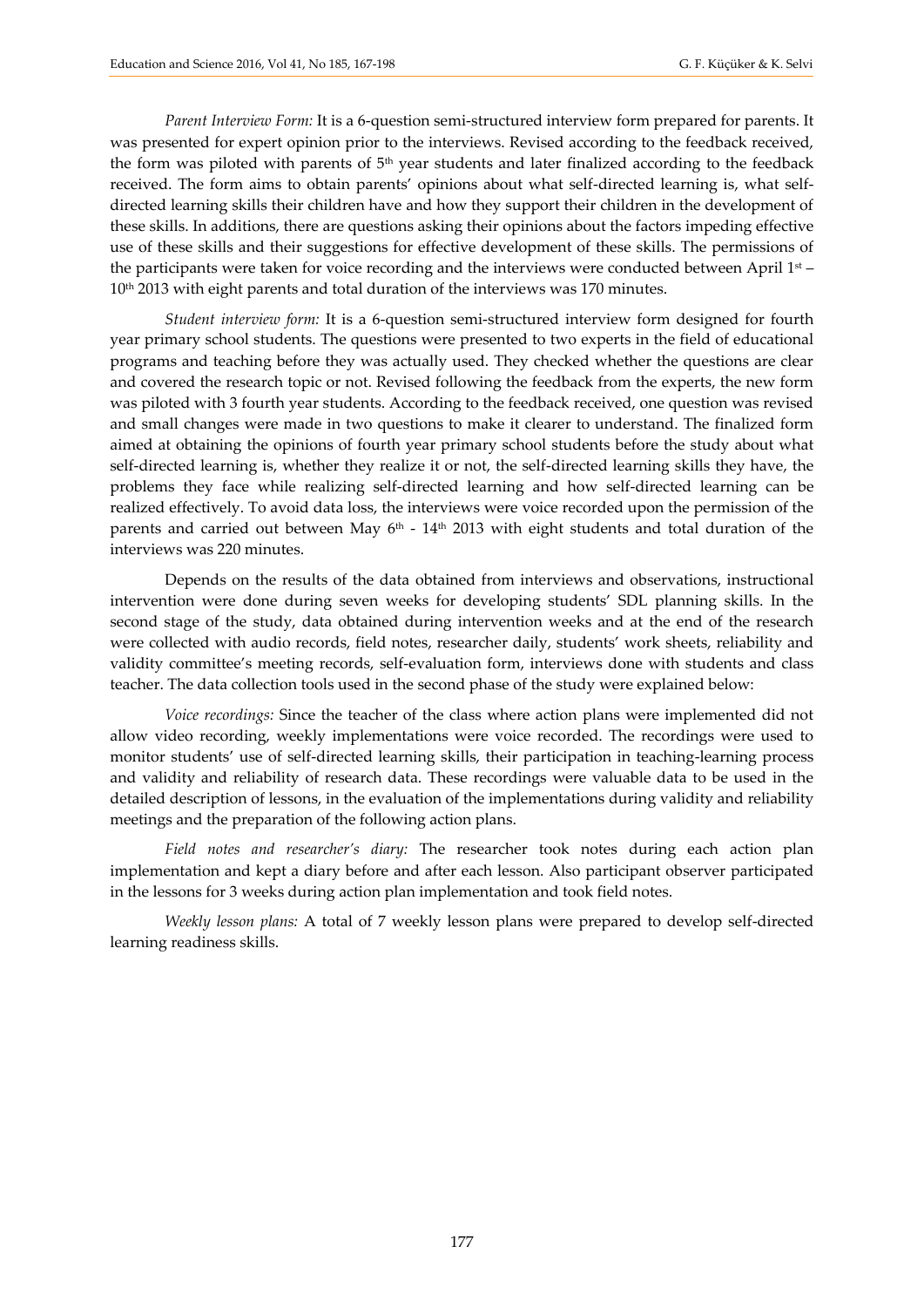*Student work sheets:* The researcher regularly prepared activities to improve self-directed learning skills throughout the implementations so as to observe the use of these skills by the students. These weekly activities were collected and filed by the researcher.

*Recordings of Validity and Reliability Committee:* A validity and reliability committee was formed at the beginning of the implementation process. The weekly meetings held throughout the implementation process with the members of the committee discussed the problems faced during implementation both in theoretical and methodological terms and possible solutions for these problems. The decisions made in these meetings were reflected in the next week's action plan.

*Self-directed Learning Readiness Self-evaluation Form:* The opinions of the students regarding their use of self-directed learning readiness skills were collected by administering Self-directed Learning Readiness Self-evaluation Form at the end of the process. 43 items in this self-evaluation form were examined by the experts in the committee prior to the administration and necessary revisions were made in terms of clarity and comprehensibility. The finalized version was administered on December 4<sup>th</sup> 2013 after the implementation.

*Student Interview Form:* It is a 14-question semi-structured interview form designed for the focus students in the class where action research was implemented. The questions were presented to the members of Validity and Reliability Committee and the form was finalized based on the feedback received. This interview form aimed at obtaining the opinions of focus students about the efficiency of the activities completed throughout the implementation and the presence of certain self-directed learning readiness skills at the end of the implementation. To avoid data loss, the permissions of students and their parents were taken for voice recording and the interviews were conducted between December 12<sup>th</sup> - 17<sup>th</sup> 2013 with six students and the total duration of the interviews was 207 minutes.

*Teacher Interview Form:* It is a 6-question semi-structured interview form designed for the teacher of the class where action plans were implemented. The questions were presented to the members of Validity and Reliability Committee before the interview and the form was finalized based on the feedback received. This interview form aimed at obtaining the opinions of the class teacher about the efficiency of the activities completed throughout the implementation for the development of self-directed learning readiness skills and the characteristics of a teacher-supported model for the improvement of self-directed learning skills of primary school students. To avoid data loss, the permission of the teacher was taken for voice recording and the interview was conducted on January 3rd 2014 and the total duration of the interview was 57 minutes.

#### *Analysis of Data*

Class teacher and students' interviews, field notes, audio records and worksheets analyzed with descriptive analyze technique. For reliability of data, 30 percent of each data analyzed by two specialists except researcher based on Miles and Huberman's (1994) formula. To analyze self-directed learning readiness self-evaluation form, mean scores which was one of the quantitative analysis techniques, was used. VRCM notes were used in reporting action decisions about solving problems and supporting results as direct quotation. In SDL self-evaluation form, "yes", "slightly" and "no" options were used for each of form's statements. Options scored as "5", "3" and "1" relatively. Scores which was between 4.00-5.00 interpreted as "use that skill sufficiently"; between 3.99-2.00 interpreted as "use that skill partially" and between 1.99-1.00 interpreted as "not use that skill."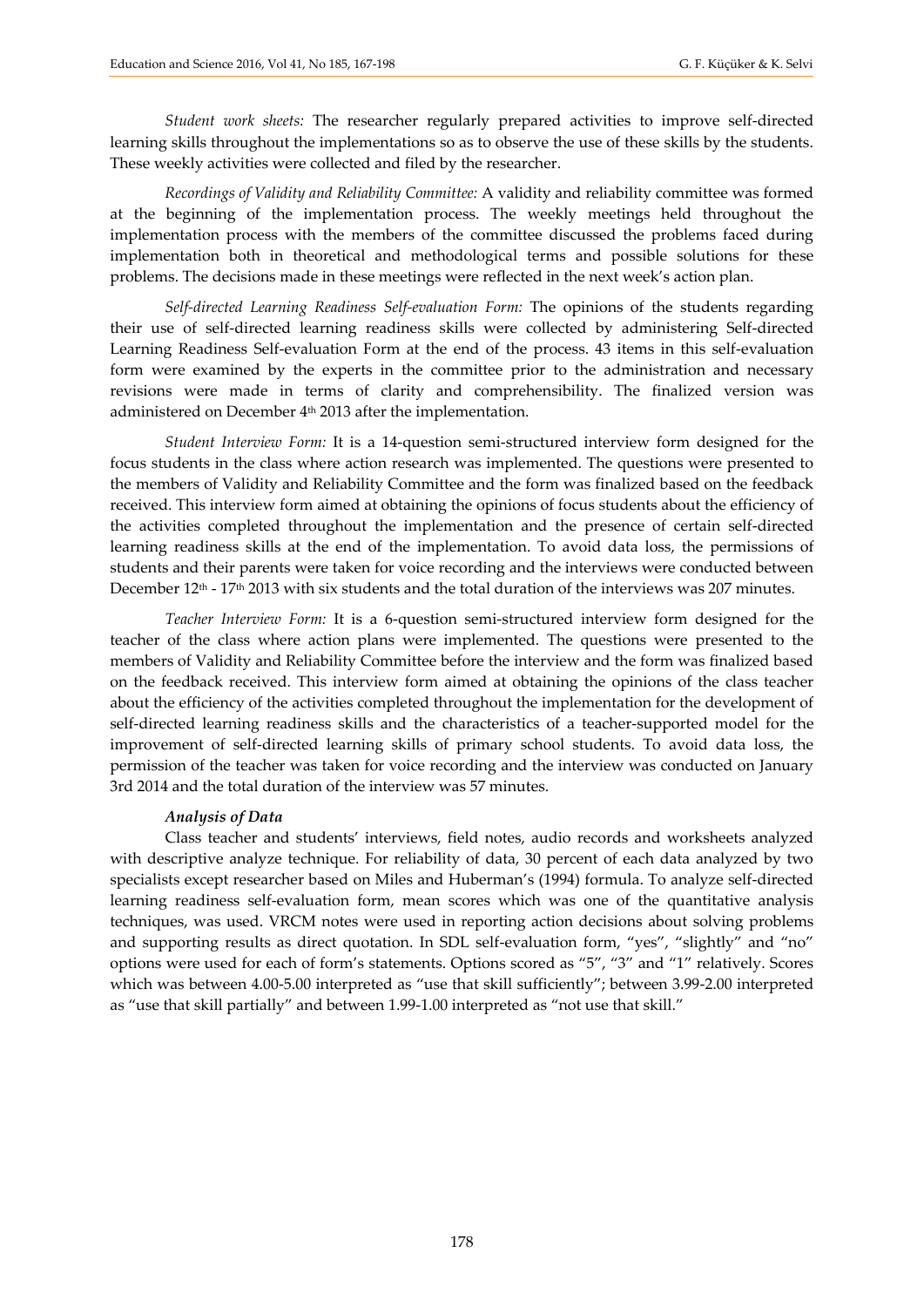### **Results**

#### *The opinions of teachers, parents and students about SDL*

Interviews were done with teachers, parents and students about how they described SDL, what they do for developing SDL skills, what problems impeded the development of these skills and what can be done to develop these skills. The major expressions they stated in interviews and frequencies of them were indicated in table 1. As it is seen in table 1, teachers, parents and students stated using research skills (fteacher=3; fparent=2; fstudent=1) and independent learning (fteacher=2; fparent=2; fstudent=5) in their opinions about the definition of SDL. Using different resources (fteacher=3; fparent=3) and using learning strategies (fteacher=3; fparent=3) were the SDL's properties stated by both of teachers and students. Curiosity (fteacher=3; fparent=2) was an SDL affective skill expressed by both of teachers and parents.

**Table 1.\*** Opinions of Teachers, Parents and Students About Self-Directed Learning

| The SDL Properties                                                    |                 |                |                 |
|-----------------------------------------------------------------------|-----------------|----------------|-----------------|
|                                                                       | <b>Teachers</b> | <b>Parents</b> | <b>Students</b> |
|                                                                       | $(N=8)$         | $(N=8)$        | $(N=8)$         |
| <b>Cognitive Skills</b>                                               |                 |                |                 |
| Using research skills                                                 | 3               | $\overline{2}$ | 1               |
| Using different learning sources                                      | 3               |                | 3               |
| Using learning strategies                                             | 3               |                | 3               |
| <b>Affective Skills</b>                                               |                 |                |                 |
| Curiosity                                                             | 3               | $\overline{2}$ |                 |
| <b>Learning Type</b>                                                  |                 |                |                 |
| Independent learning                                                  | 2               | $\overline{2}$ | 5               |
| Practices they do for developing SDL skills                           |                 |                |                 |
| <b>SDL Planning Skills</b>                                            |                 |                |                 |
| Managing learning sources                                             | 5               | 3              | 2               |
| Willingness to learn                                                  | 2               | 6              |                 |
| Taking their own learning responsibilities                            | 3               | 3              |                 |
| Determining learning needs                                            | 4               |                |                 |
| <b>SDL Implementation Skills</b>                                      |                 |                |                 |
| Research                                                              | 4               | 4              | 3               |
| Collaborative learning                                                | 4               | 1              |                 |
| Critical thinking                                                     | 4               | 1              |                 |
| Problem solving                                                       | 3               | 2              | $\overline{2}$  |
| Creative thinking                                                     | 1               | $\mathbf{1}$   | $\overline{2}$  |
| Using learning strategies                                             | $\overline{2}$  | $\overline{2}$ | 3               |
| Problems impeded the development of SDL Skills                        |                 |                |                 |
| Teachers' impatient behaviors to students                             | 1               | $\mathbf{1}$   |                 |
| Insufficient learning environments (laboratuar, music rooms, etc.)    | 3               | 1              |                 |
| The majority of subjects                                              | 3               | 1              |                 |
| Parents not taking care of their children                             | 1               | 3              | 1               |
| Parents being angry to their children                                 | 1               | $\overline{2}$ |                 |
| Students' unwillingness to learn                                      | 2               | $\mathbf{1}$   |                 |
| <b>Suggestions for developing SDL Skills</b>                          |                 |                |                 |
| Parent-teacher's association                                          | $\overline{2}$  | 3              |                 |
| Teachers being patient and tolerant to students                       | 1               | 2              |                 |
| Parents providing flexible and suitable learning environmets to their | $\mathfrak{D}$  | $\mathbf{1}$   |                 |
| children at home                                                      |                 |                |                 |
| Parents checking their children's homework and taking care of them    | 1               | 1              | 2               |
| Students doing research                                               | 1               | $\mathbf{1}$   | 3               |
| Sustainability in learning                                            |                 |                | 1               |

\* Majority expressions of teachers, parents and students were showed in table 1, total of the expressions were explained as follows.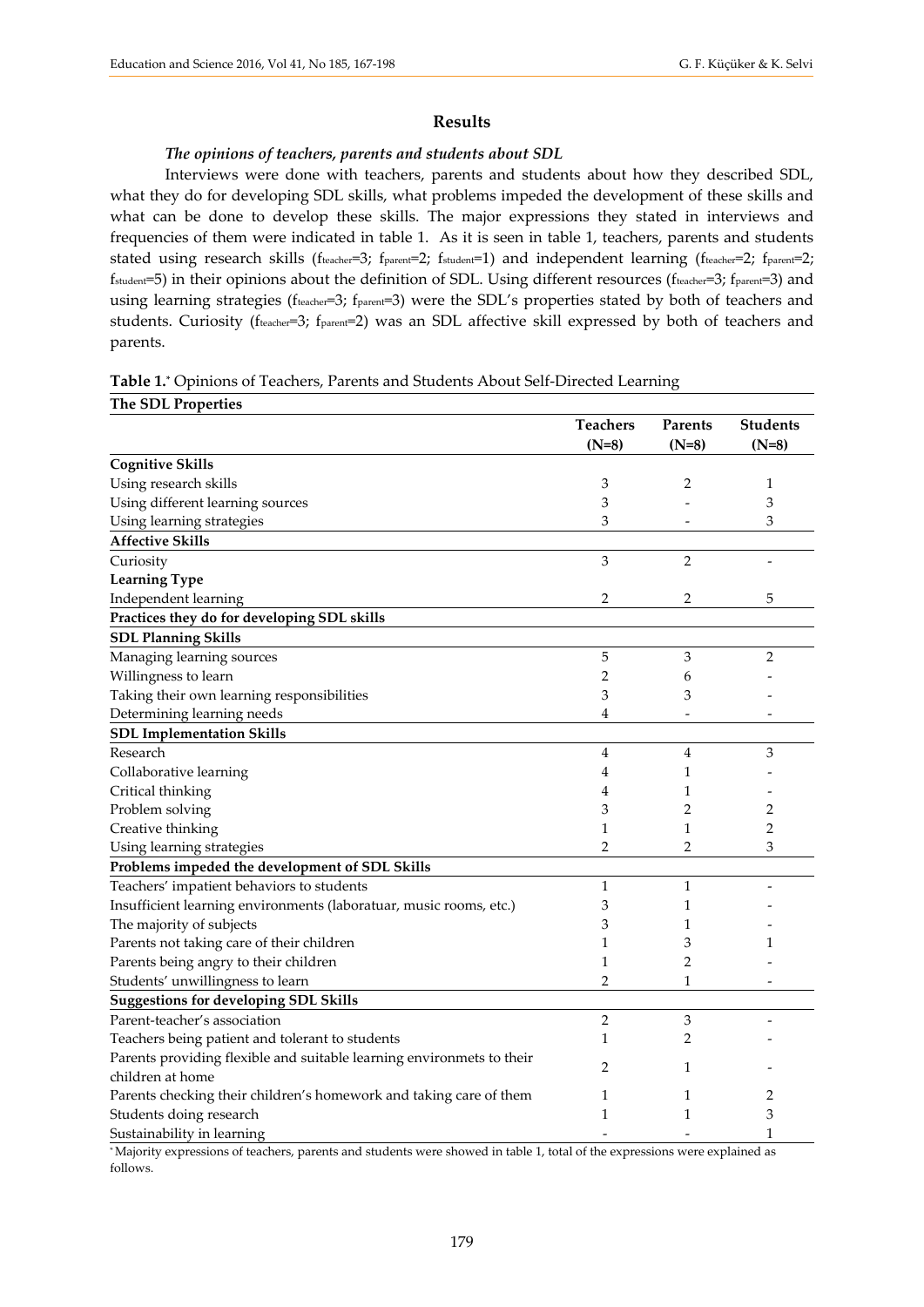In literature review, SDL planning skills are determining learning needs, determining learning goals, managing learning resources, communication, taking their own learning responsibility, being willingness to learning and valuing to learning. As it is seen in table 1 in the *practices they do for developing SDL skills* main theme, managing learning resources (fteacher=5; fparent=3), being willingness to learn (fteacher=2; fparent=6) and taking their own learning responsibilities (fteacher=3; fparent=3) were selfdirected planning skills stated both of teachers and parents. Determining learning needs (fteacher=4) was another SDL planning skill expressed by teachers. The SDL planning skills named as determining learning goals, valuing to learning and communication skills weren't stated in interviews by parents and teachers. Two students stated that they used only one SDL planning skill named managing learning resources (fstudent=2) in their views. The other SDL planning skills weren't expressed by students.

In literature review, SDL implementation skills are research, collaborative learning, critical thinking, problem solving, creative thinking, using learning strategies, self-assessment and peer assessment. The SDL implementation skills named using learning strategies ( $f_{\text{teacher}}=2$ ;  $f_{\text{parent}}=2$ ), creative thinking (fteacher=1; fparent=1), critical thinking (fteacher=4; fparent=1), collaborative learning (fteacher=4; fparent=1), problem solving (fteacher=3; fparent=2) and research (fteacher=4; fparent4) were implementation skills stated both of teachers and parents. Research (fstudent=3), problem solving (fstudent=2), creative thinking (fstudent=2) and using learning strategies (fstudent=3) were also stated by students. Self-assessment and peer-assessment skills were not stated by teachers, parents and students.

As it is seen in table 1 being impatient ( $f_{\text{teacher}}=1$ ;  $f_{\text{parent}}=1$ ) was the teacher behaviors impeded the development of students' SDL skills which stated both of teachers and parents in interviews. Insufficient learning environments (fteacher=3; fparent=1) and the majority of subjects (fteacher=3; fparent=1) were the most problems stated as the learning environment problem impeded the development of students SDL skill stated by teachers and parents. The other learning environment problems stated by teachers or parents were crowded classes and insufficient time to realize curriculum. Both of teachers and parents stated that not taking care of their children (fteacher=3; fparent=1) and being angry to their children (fteacher=1; fparent=2) were parents' behaviors impeded the development of students' SDL skills. The other parent behavior was their insufficient income which was expressed by one parent. The most students' behavior impeded the development of students' SDL skills stated by teachers and parents was students' not being willingness to learning (fteacher=2; fparent=1). Only three of eight students expressed the problems impeded the development of SDL skills that were derived from themselves. These students stated that they were distracted on learning sometimes and they couldn't determine reliable learning resources. None of the students stated any problems derived from their teachers. Only one student stated that parents' not taking care of their children was the problem impeded the development of students' SDL skills.

As it is seen in table 1, both of teachers and parents stated that parent -teachers association (fteacher=2; fparent=3) and teachers have to be patient and tolerant to students (fteacher=1; fparent=2) were important in developing students' SDL skills. Teachers and parents also expressed that teachers have to provide active learning environments to students and they have to use different learning resources in lessons. They expressed parents had also important responsibilities in developing their children's SDL skills. They stated that parents have to provide flexible and suitable learning environments to their children at home teachers have to be patient and tolerant to students ( $f_{\text{teacher}}=2$ ;  $f_{\text{parent}}=1$ ) and they have to check their children's homework teachers have to be patient and tolerant to students (fteacher=1; fparent=1). Both of teachers and parents stated that students have to be willing to learn, they have to be curious to learn, they have to do cause-effect relationship and research for developing their SDL skills. Interviewing with students, they stated that teachers have to use different learning resources, parents have to check their children's homework (f<sub>student</sub>=2). Students also stated learning responsibilities that they have to do for developing their SDL skills. These were doing research ( $f_{student}=3$ ) and sustainability in learning (fstudent=2).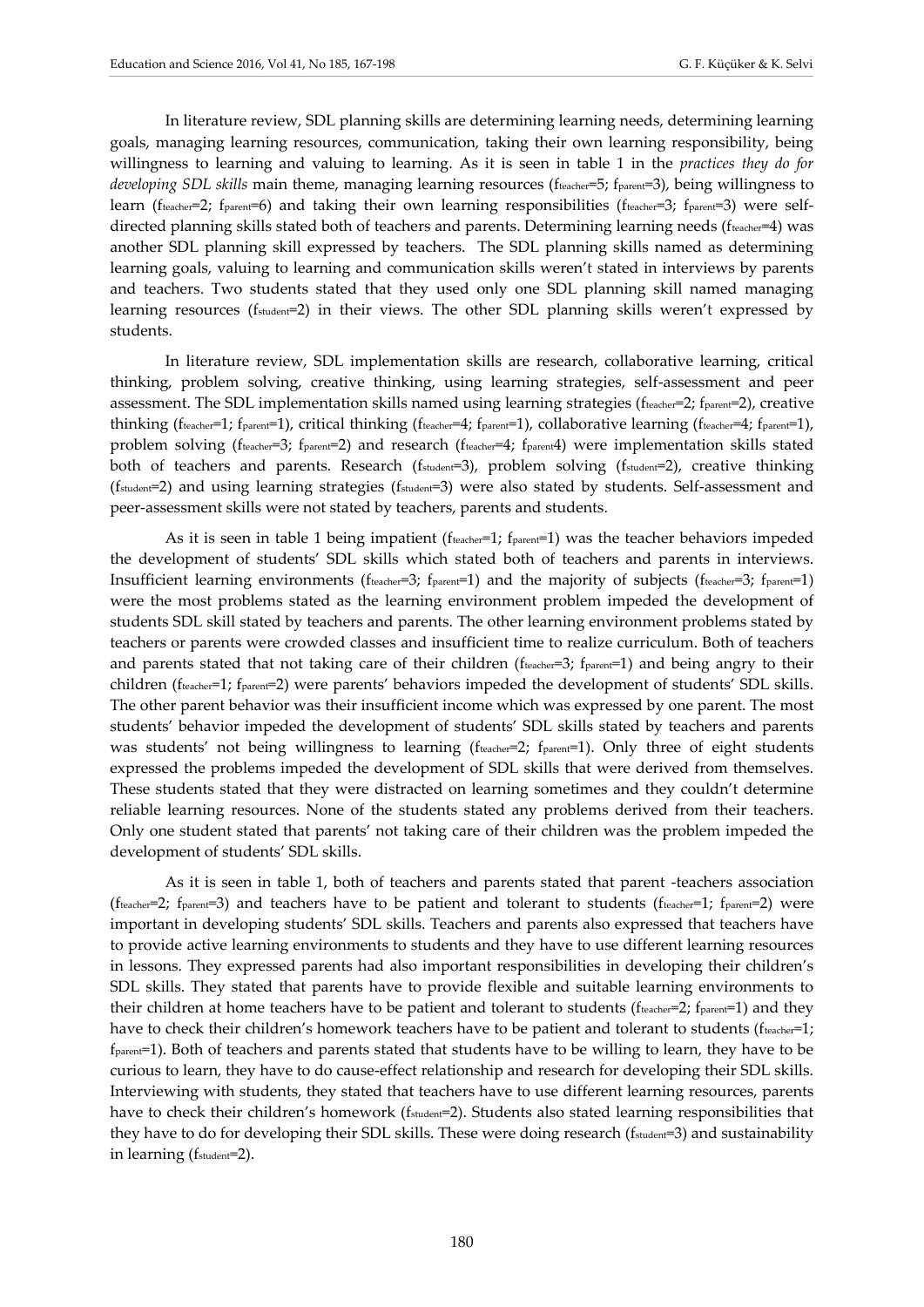Depends on the results of the data obtained from interviews and observations, it was seen that students had more difficulties in using SDL planning skills rather than using SDL implementation skills. Due to these results, in students' interviews, questions about using SDL planning skills were asked students in more detail rather than using SDL implementation skills. The results obtained from students' opinions about being equipped with SDL planning skills were presented below.

## *Students' Opinions About Being Equipped with SDL Planning Skills*

These SDL planning skills are determining learning needs, determining learning goals, management of learning resources, communication, taking their own learning responsibilities, willingness to learning and valuing to learning. To be equipped with these main SDL planning skills, students have to realize some subskills which are critical in the main skill or prerequisite for realizing one of the other subskills. It was revealed that the students were equipped with some of these skills and not to be equipped with some of these skills. The subskills which were not to be realized by more than half of the students (the frequencies which were low from 4) and the frequencies of these subskills were shown in Table 2.

| Determining the learning needs                                                          | Frequency<br>$(N=8)$ |
|-----------------------------------------------------------------------------------------|----------------------|
| Determining his/her learning weaknesses in leaning process                              | 3                    |
| Querying what he/she has to know about the subjects which will be learned               | 2                    |
| Estimating the possible future results of the action before realizing that action.      | 1                    |
| Determining what she/he don't know about the subjects which will be learned             | 1                    |
| Determining his/her learning style                                                      |                      |
| Making choices in his/her learning according to his/her abilities and interests         |                      |
| Reviewing all of the learning preferences before realizing the learning action.         |                      |
| Determining the learning goals                                                          |                      |
| Expressing the subject which will be learned                                            | $\overline{2}$       |
| Determining the sufficient time for realizing his/her learning goals                    | 2                    |
| Determining achievable and realizable learning goals                                    |                      |
| Managing the learning resources                                                         |                      |
| Association learning resources with each other                                          | 4                    |
| Communication                                                                           |                      |
| Expressing his/her feelings and thoughts clearly                                        | $\overline{4}$       |
| Respecting the others' feelings, thoughts and acts with his/her speeches and behaviors. | 4                    |
| <b>Willingness to learning</b>                                                          | $\overline{4}$       |
| Enjoying reading                                                                        | 4                    |
| When encountering a new information trying to learn this information                    | 2                    |
| Continuing to learn at the out of school                                                |                      |
| Wondering other people's opinions about the learning subject which he/she interests.    |                      |
| Utilizing the opportunities about new learning which he/she encounters.                 |                      |

### **Table 2.** Students' Opinions About Being Equipped with SDL Planning Skills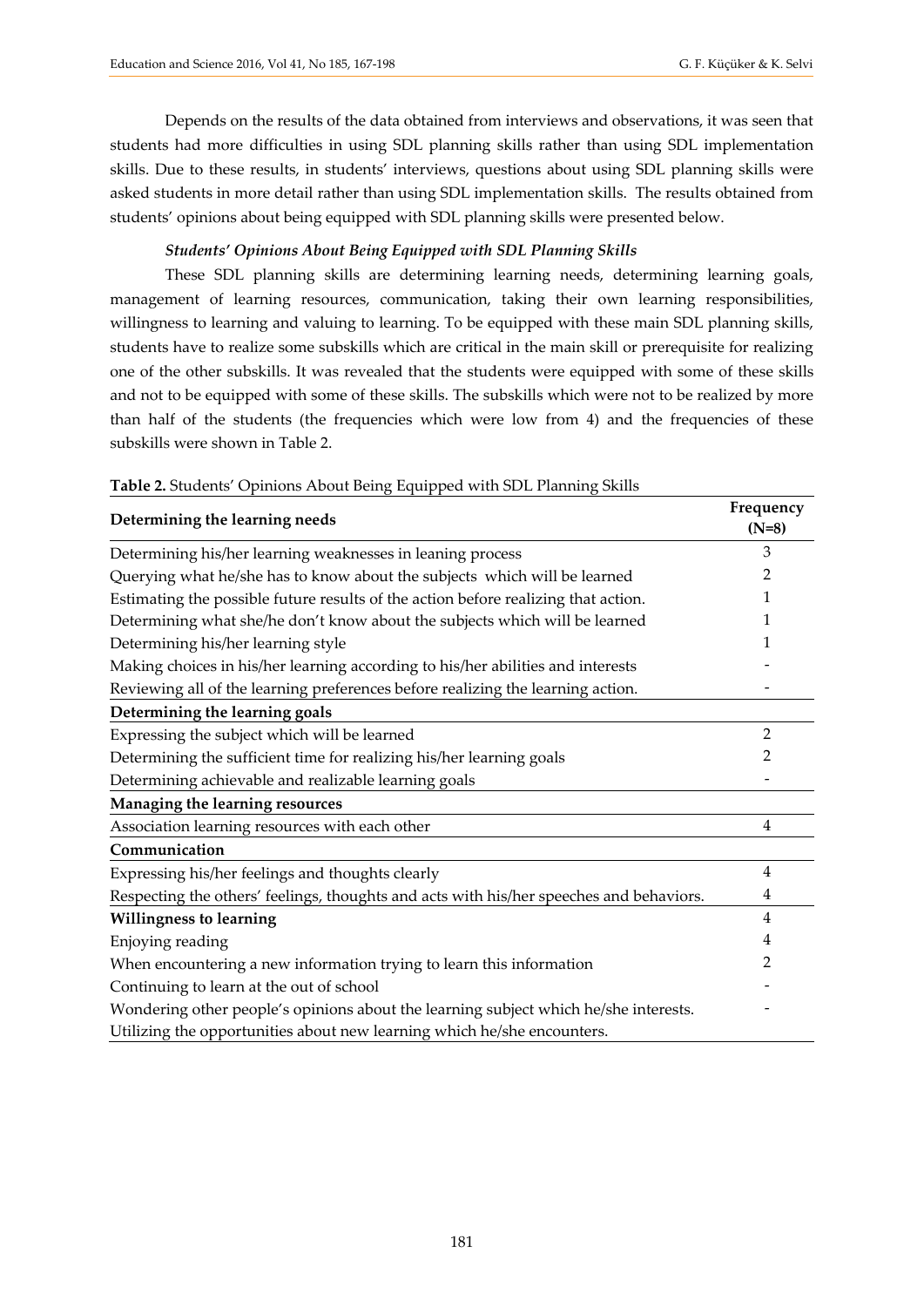#### **Table 2.** Continue

| Determining the learning needs                                                                   | Frequency<br>$(N=8)$ |
|--------------------------------------------------------------------------------------------------|----------------------|
| Taking their own learning responsibilities                                                       | 4                    |
| Thinking teachers as facilitators in learning                                                    | 4                    |
| Accomplishing a learning task which he/she takes responsibilities.                               | 2                    |
| Being success-oriented in learning                                                               | 2                    |
| Maintaining his/her studies even if he/she encounters problems which prevent his/her<br>learning | 2                    |
| Maintaining his/her learning firmly and consistently                                             | 2                    |
| Being awareness about the importance of learning responsibilities in personal<br>development     |                      |
| Valuing to learning                                                                              | 3                    |
| Delaying the other activities which he/she interests until completing his/her learning<br>goals  | 2                    |
| Explaining the importance of information he/she learned                                          | 2                    |

According to frequencies in table 2, less than half of the students explained their weaknesses in learning process. Although these students were awareness of their weaknesses in learning process, they couldn't determine the ways of how they develop these weaknesses. As it is seen in table 2, only two of the students can query what he/she has to know about the subjects which will be learned. According to data obtained from students' interviews, it can be said that most of the students weren't equipped with the skill named "determining what he/she doesn't know about the learning subject that will be learned". Except one of the students, the others didn't state their opinions about determining their learning styles. None of the students expressed their opinions about making choices in his/her learning according to his/her abilities and interests. Although five of the students stated that they could make a schedule for their learning activities, only two of them stated that they determined the sufficient time for realizing his/her learning goals. Students controlled the reliability and validity of the learning resources but it can be said that they did these without knowing the meaning of the concepts named "reliability" and "validity". Half of the students expressed that they liked reading and they tried to learn the new information that they encountered. None of the students stated any opinions about wondering other people's opinions about the learning subject which they interests and utilizing the opportunities about new learning which they encounters. Four of them expressed that they thought teachers as facilitators in learning and accomplished a learning task which they take responsibilities. Two of the students stated that they did their works regularly, they maintained they learning firmly and consistently and they were awareness about the importance of learning responsibilities in personal development. Most of the students were equipped with "valuing to learn" subskills. However, only three of them stated that they delayed the other activities which they interests until completing their learning goals and only two of them stated that they explained the importance of information they learned and explained the social utility of their learnings.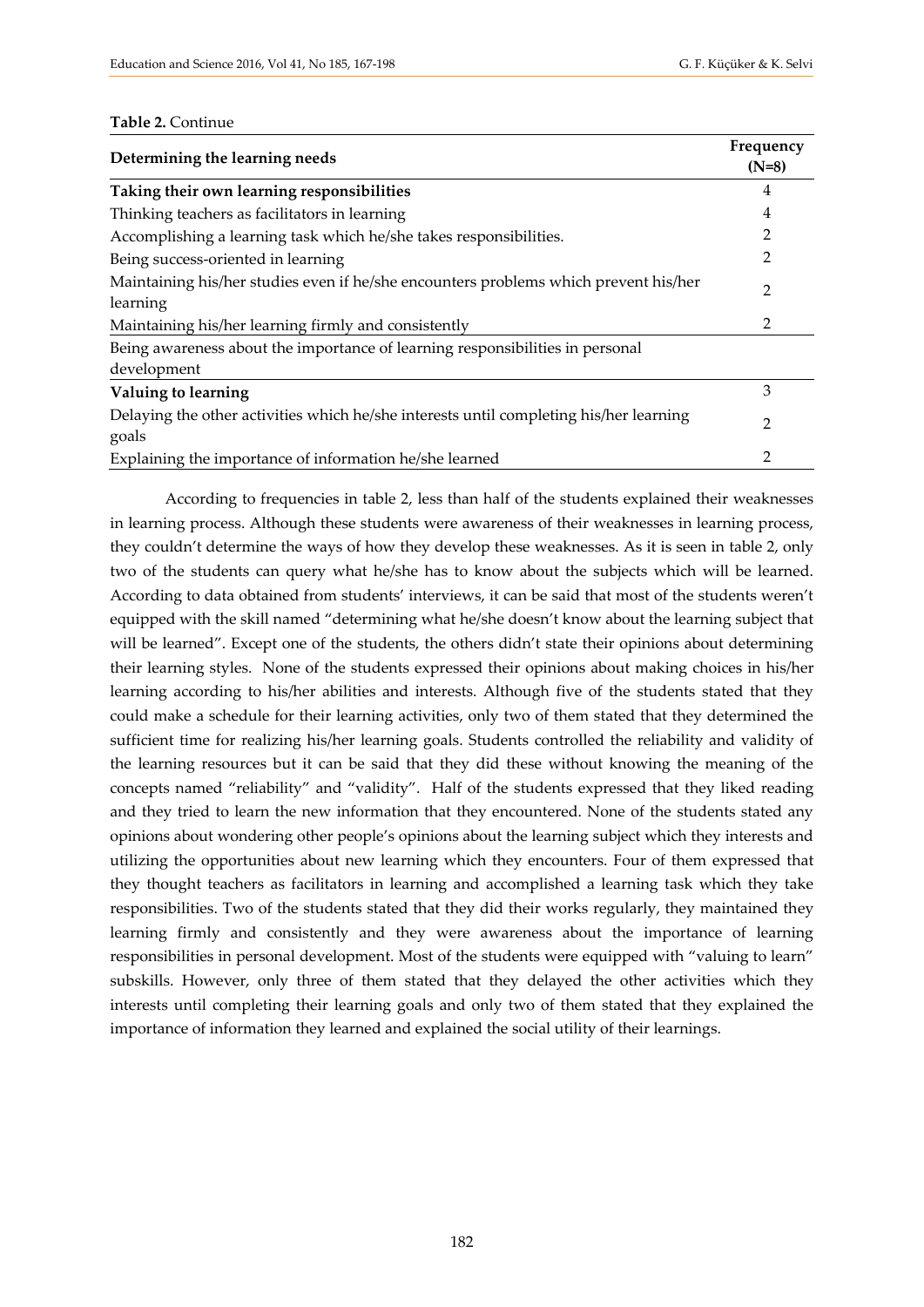# *Educational Practices by Teachers of Students Attending 1st to 4th Year in Primary School to Develop Self-Directed Learning Skills*

Another issue focused in the study is what kind of activities were preferred by teachers of students attending 1st to 4th year in primary school to develop self-directed learning skills. The lessons observed were mathematics, Turkish, social sciences, life sciences and science and technology. Table 3 displays the practices of teachers to develop Self-directed Learning readiness skills as observed in the classrooms.

|                 | Year Lesson        | Managing<br>learning<br>resources | Willingness<br>to learn | <b>Taking</b><br>responsibility<br>for learning | Commu-<br>nicating | Determining<br>learning<br>needs | Determining Valuing<br>learning goals learning |    |
|-----------------|--------------------|-----------------------------------|-------------------------|-------------------------------------------------|--------------------|----------------------------------|------------------------------------------------|----|
|                 | Turkish            | 5                                 | 5                       | 2                                               |                    |                                  |                                                |    |
| 1st             | Math               | 5                                 |                         |                                                 |                    | 4                                |                                                |    |
| year            | Life<br>Sciences   | 5                                 |                         | 5                                               | 2                  | 2                                |                                                |    |
|                 | Turkish            | 3                                 | 3                       | 3                                               |                    |                                  | 3                                              |    |
| 2 <sub>nd</sub> | Math               | 6                                 | 4                       | 3                                               | 5                  |                                  |                                                |    |
| year            | Life<br>Sciences   | 6                                 | 6                       | 3                                               | 5                  | 2                                | 2                                              |    |
|                 | Turkish            | 4                                 | $\mathfrak{D}$          | 4                                               | 6                  | 3                                |                                                |    |
| 3rd             | Math               | 4                                 | 5.                      | 4                                               | 3                  |                                  |                                                |    |
| year            | Life<br>Sciences   | $\overline{2}$                    | 2                       | 1                                               | 3                  | 2                                | 5                                              |    |
|                 | Social<br>Sciences | 3                                 | $\overline{2}$          | 2                                               | $\overline{2}$     |                                  | 2                                              |    |
| 4th             | Science            | 4                                 |                         |                                                 |                    |                                  | 3                                              |    |
| year            | Turkish            | 4                                 |                         |                                                 |                    |                                  |                                                |    |
|                 | Math               | 3                                 |                         | 3                                               |                    |                                  |                                                |    |
| Sum             |                    | 54                                | 36                      | 36                                              | 33                 | 27                               | 21                                             | 10 |

**Table 3.\*** Educational Practices by Teachers to Develop Students' Self-Directed Learning Readines Skills

\* Each main skill was presented as frequencies for each lesson observed.

According to the results of the analysis, the practices of teachers to develop students' selfdirected learning skills were divided into two main categories: "Practices to Develop Self-directed Learning Readiness Skills" and "Practices to Develop Managing Learning Skills". As Table 3 shows, teachers carried out practices to develop managing learning skills in all the lessons observed and in more than half of the lessons throughout the whole process. In almost half of the lessons, teachers used practices to develop skills for the following dimensions: taking responsibility for learning; being willing and open to learn and communicating. Table 3 also shows that insufficient amount of educational practices were carried out in the observed lessons to develop the following skills: determining learning needs and objectives. The fewest practices were done to develop "valuing learning skills".

Although it is observed that teachers carried out some practices to develop students' selfdirected readiness skills, these practices are not effective and even impeding such a development since they are mostly teacher-centered and students do not actively participate in these activities, which is a requirement for the development of SDL skills. The role of teachers in the realization of self-directed learning skills is to encourage learners to determine their own needs, goals and learning strategies and to create learning environment where they can communicate and express themselves effectively rather than providing a direct guidance. In other words, teachers should provide make students assume responsibilities for their own learning. Unfortunately, the observations revealed that self-directed learning readiness skills are not provided in the learning environment and the practices done in the classroom are not complementary and supportive of each other. In addition, although teachers stated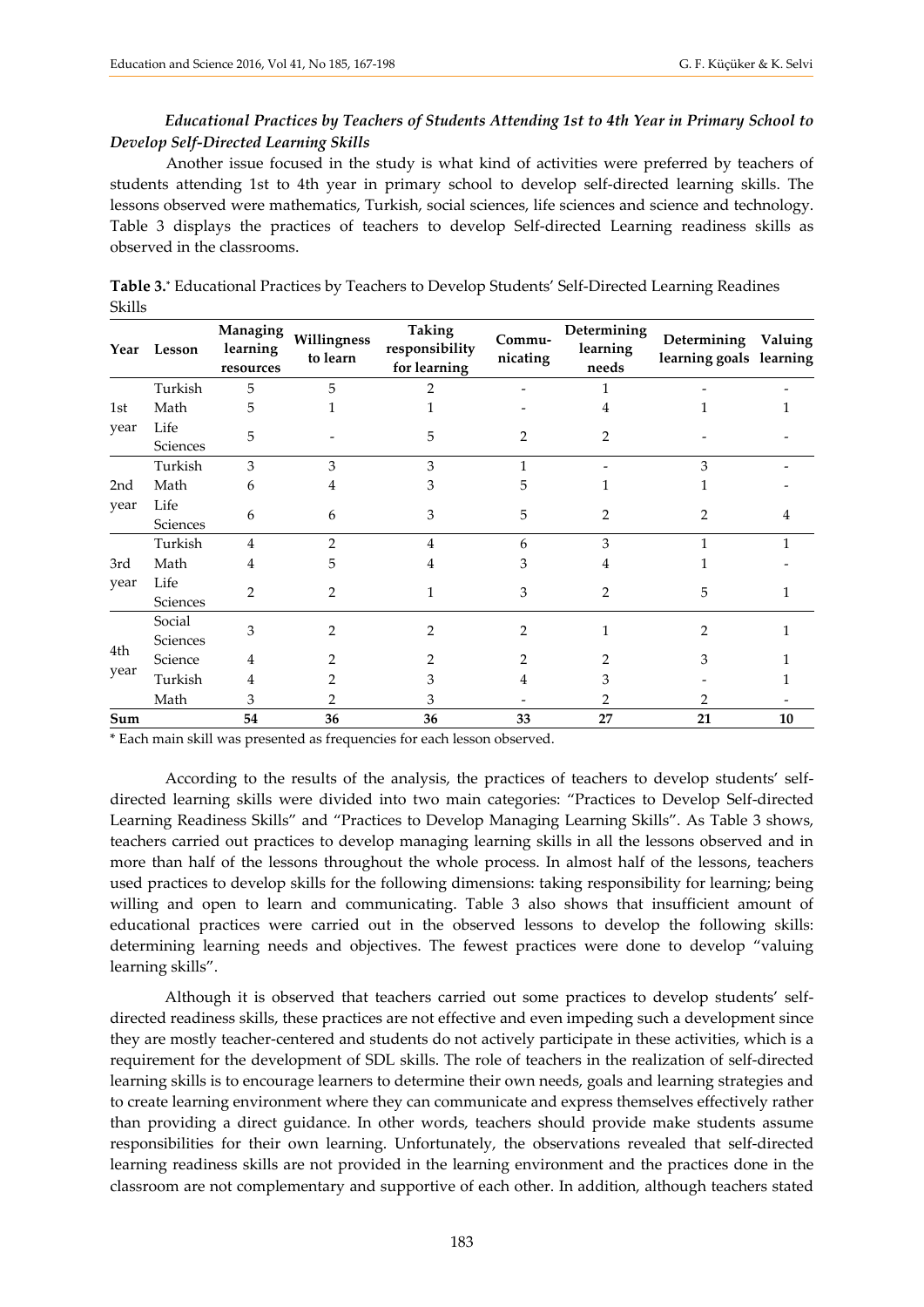that they carry out practices to develop students' certain skills such as determining learning needs, being willing and open to learning and taking responsibility for learning, it was observed that there were practices in half of the lessons observed -or less. Thus, it can be concluded that teachers are aware of the fact they students need to develop these skills to realize self-directed learning; however, this awareness are not reflected well enough in classroom practices. One finding that supports this situation is that determining learning needs, valuing learning and developing communication skills were rarely mentioned by teachers during interviews as well. Moreover, the number of these practices was also very low. In short, we can conclude that teachers are not aware of the importance of these skills in the realization of self-directed learning and do not have adequate knowledge about how to develop them effectively. A similar conclusion might be made for parents since they did not mention about any attempts to develop their children's determining learning needs, valuing learning and developing communication skills.

It is necessary to develop learners managing learning skills to help them realize self-directed learning. Educational practices carried out by teachers to develop managing learning skills were displayed in Table 4 below.

| Year |                    | Teaching<br>learning<br>Lesson<br>startegy |                | Thinking          | Problem        | Resaerch       | Evaluation     |                | Collaborative  |
|------|--------------------|--------------------------------------------|----------------|-------------------|----------------|----------------|----------------|----------------|----------------|
|      |                    |                                            |                | Critical Creative | Solution       |                | Self           | Peer           | learning       |
|      | Turkish            | 6                                          |                |                   | 1              |                | $\overline{2}$ | 1              |                |
| 1st  | Math               | 6                                          |                |                   | 5              |                | 3              | $\overline{2}$ | 2              |
| year | Life<br>Sciences   | 6                                          | 6              | 3                 | $\overline{2}$ | $\mathbf{1}$   |                |                |                |
|      | Turkish            | 6                                          | $\overline{4}$ | $\overline{2}$    | $\mathbf{1}$   | 3              | $\overline{2}$ | $\overline{4}$ |                |
| 2nd  | Math               | 6                                          | 6              | 1                 | 6              | 1              |                | 1              |                |
| year | Life<br>Sciences   | 6                                          | 6              | 1                 | 3              | 2              | 3              |                | 1              |
|      | Turkish            | 6                                          | 5              | 1                 |                | $\mathfrak{Z}$ | 3              | 4              | $\overline{2}$ |
| 3rd  | Math               | 6                                          | 5              | 2                 | 6              | 3              | 2              | 2              |                |
| year | Life<br>Sciences   | 6                                          | 6              |                   | 3              | 4              | 3              | 1              | 2              |
|      | Social<br>Sciences | 4                                          | 3              |                   |                | $\overline{2}$ |                | 1              |                |
| 4th  | Science            | 6                                          | 6              |                   |                | 3              |                | 2              | 2              |
| year | Turkish            | 4                                          | 4              |                   | 1              |                |                | 2              |                |
|      | Math               | 4                                          | 2              |                   | 3              |                |                | 1              |                |
| Sum  |                    | 72                                         | 53             | 11                | 31             | 22             | 21             | 21             | 10             |

**Table 4.\*** Educational Practices by Teachers to Develop Managing Learning Skills

\* Each main skill was presented as frequencies for each lesson observed.

According to Table 4, teachers emphasize teaching learning strategies the most compared to other self-directed learning managing skills. In all the lessons observed, teachers made students benefit from learning strategies. Table 4 also shows that the practices in the lesson observed to develop critical thinking skills were the highest in number. While teachers preferred practices to develop critical thinking skills in more than half of the lessons, those for developing creative thinking skills were relatively fewer in number. As for the practices to develop problem solution skills, it can be seen that such practices were available in more than half of the lessons observed.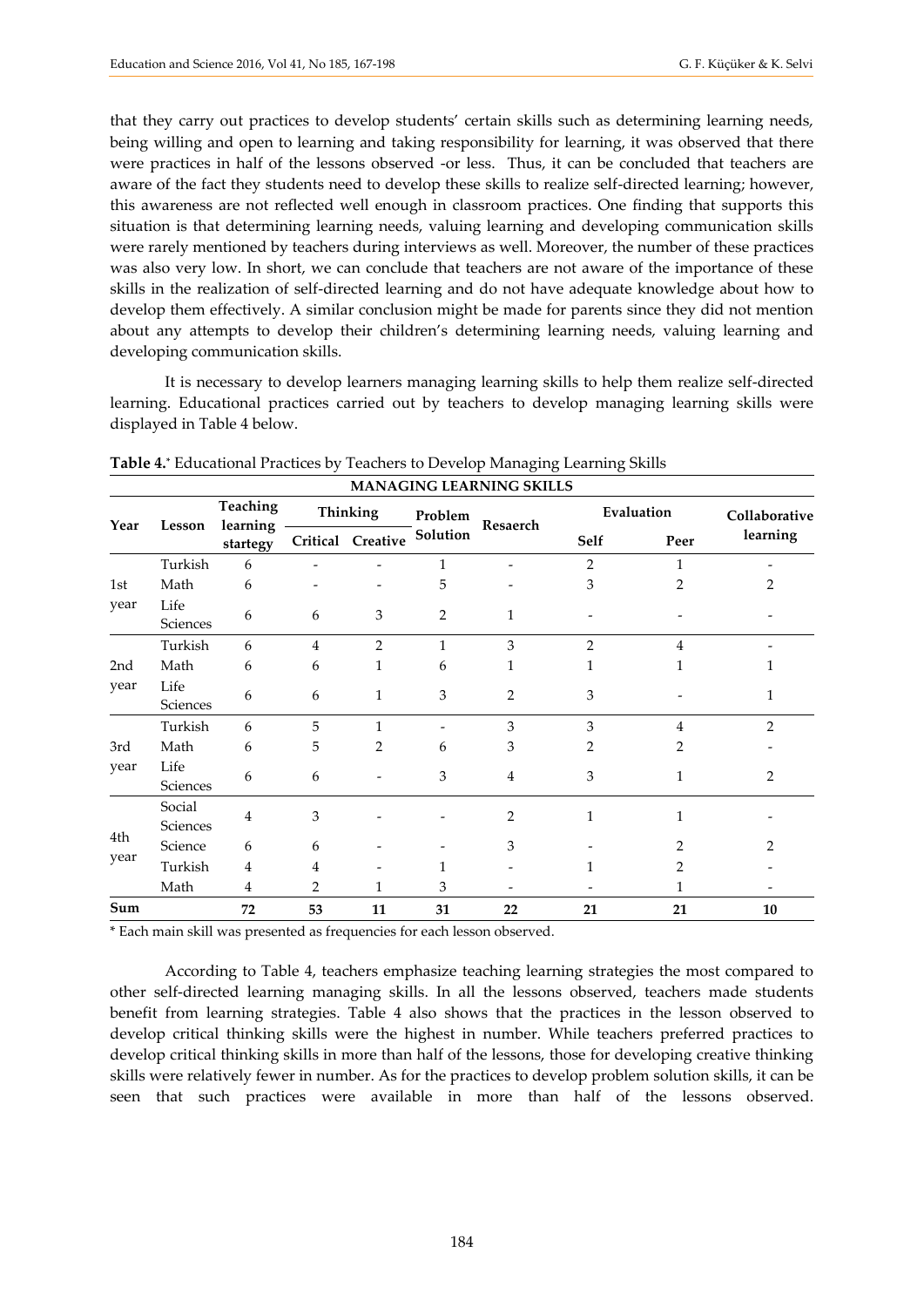On the other hand, the practices to develop research skills of students were observed in less than half the lessons. In less than half of the lessons observed, teachers carried out practices to develop students' evaluation skills and peer-assessment practices were really insufficient in number. The least preferred practice in the lesson observed was those to develop collaborative learning skills.

Surprisingly, although collaborative learning was often mentioned by both teachers and parents, the practices were rarely observed in the lessons. Therefore; it can be concluded that teachers are aware of the importance of collaborative learning in the development of self-directed learning but they do not reflect this attitude in their classroom practices. The reason for this situation might be that classroom management is more difficult during collaborative learning activities and they take longer time so that teachers are reluctant to include these practices in their classrooms due to the concerns such as staying behind the curriculum and not covering the curriculum topics well enough. A similar situation is valid for the development of research skills and the reason for that although teachers emphasize the importance of these skills in their opinions, they are not eager to employ activities to develop these skills in practice. However, the microanalyses of these observations revealed that teachers do not have any problems with the development of these skills since these analyses showed that all the subskills were introduced by teachers in the classrooms. Generally, the educational practices based on collaboration and research last more than one class hour. The reason for low frequencies of these practices is that researcher counted these collaboration and research practices that take longer than one class hour as one frequency. Just an opposite result occurred for teaching learning strategies. Although only two teachers mentioned about teaching learning strategies in the interviews, the researcher observed teaching of these skills in every single lesson. It can be said that teachers made their students use these strategies without being aware of its meaning and content.

In addition, observations showed that there were not sufficient practices to develop students' self-assessment and peer-assessment skills. None of the teachers mentioned about these skills in the interviews although some practices regarding self-assessment and peer-assessment are already available in the course books used in the lessons observed. This interesting situation implies that teachers and parents do not have sufficient information about the importance of these specific skills in the realization of self-directed learning. In short, it can be concluded that the practices to develop managing learning skills except assessment and creative thinking skills are partly sufficient when compared to other practices to develop self-directed leaning readiness skills. According the data obtained from interviews and observations, it was decided to carry out the action research for developing students' SDL planning skills. The implementation of action research (instructional intervention) was done during seven weeks for developing students' SDL planning skills in 4<sup>th</sup> year class. The data obtained from action research were presented below.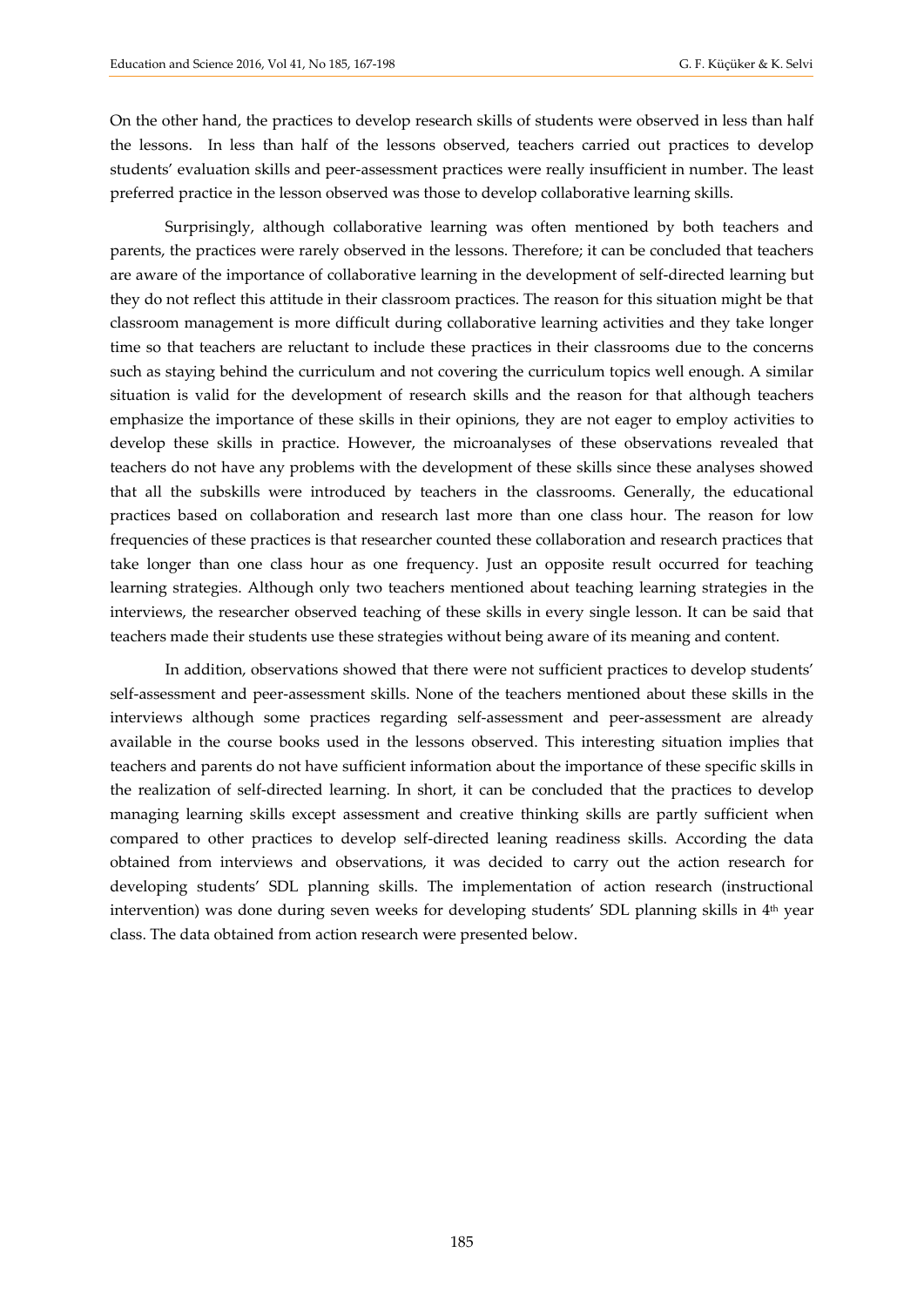# *4 th year primary school students using level of self-directed learning skills through intervention (action research)*

Results about students using SDL planning skills through action research were reported based on action plans' implementation (intervention) weeks. While each week's results were reported, actions and self-directed learning skills (which were aimed to be developed) took into consideration firstly.

Researchers reported data gathered from activities, voice records, field notes, researcher dairy and VRCM notes (which were gathered during action research) and data gathered from selfassessment form and interviews done with class teacher and students (which were gathered after action research) together. Students' using frequencies of determining learning goals skills which were one of self-directed learning planning skills and which were obtained from one implementation week showed in table 5 exemplary.

|                       |                                                            |                          |                         |                |                |                | 3rd week                 |                |                       |                |                |                |                |
|-----------------------|------------------------------------------------------------|--------------------------|-------------------------|----------------|----------------|----------------|--------------------------|----------------|-----------------------|----------------|----------------|----------------|----------------|
|                       |                                                            |                          | <b>Observation Data</b> |                |                |                |                          |                | Students' work sheets |                |                |                |                |
|                       | <b>Skill's Code</b>                                        | S <sub>1</sub>           | S <sub>2</sub>          | S <sub>3</sub> | S <sub>4</sub> | S <sub>5</sub> | S <sub>6</sub>           | S <sub>1</sub> | S <sub>2</sub>        | S <sub>3</sub> | S <sub>4</sub> | S <sub>5</sub> | S <sub>6</sub> |
|                       | <b>B_ÖABB_1</b>                                            | 1/1                      | 1                       | $-/-/1$        | 2              | $\overline{2}$ | $-1/1/1$                 | $-1/1$         | $-1/1$                | 1              | 1              | 1              | 1              |
|                       | <b>B_ÖABB_2</b>                                            | 1                        |                         |                |                |                | 1                        | 1              |                       | 1              | 1              | 1              | 1              |
| Skills aimed<br>to be | <b>B_ÖABB_3</b>                                            | $\overline{2}$           |                         |                | 1              |                | $\overline{\phantom{a}}$ | $-/-/1$        | $-1/1$                | 1              | $\mathbf{1}$   | $-1/1$         | $-1/1$         |
|                       | B ÖABB 4                                                   | 1                        |                         |                |                |                | 1                        | 1              | 1                     | 1              | 1              | 1              | 1              |
|                       | B ÖABB 6                                                   | 1                        |                         |                | 1              |                | $\mathbf{1}$             | $-1/1$         | 1                     | 1              | $\mathbf{1}$   | 1              | $-1/1$         |
|                       | B ÖKYB 1                                                   | $\overline{\phantom{a}}$ |                         |                |                |                |                          |                |                       |                |                | 1              | 1              |
| <b>Skills</b>         | <b>B_ÖKYB_3</b>                                            | $\qquad \qquad -$        |                         |                |                |                |                          | 1              | 1                     | 1              | 1              | 1              | 1              |
| developed             | <b>B_ÖKYB_6</b>                                            | $\overline{\phantom{a}}$ |                         |                |                |                | 1                        |                | 1                     |                |                | 1              | 1              |
| casually              | $B$ <sup><math>i</math><math>KB</math><math>1</math></sup> | 8                        | $\overline{2}$          |                | 4              | 5              | 1                        |                |                       |                |                |                |                |
| (without              | $B$ <sup><math>i</math><math>KB</math><math>2</math></sup> | $\qquad \qquad -$        |                         |                | -              | -              |                          | 1              | 1                     | 1              | $\mathbf{1}$   | 1              | 1              |
| intentions)           | $B$ <sup><math>i</math><math>KB</math><math>3</math></sup> | 8                        | 2                       |                | 5              | 5              | $\overline{2}$           | 1              | 1                     | 1              | 1              | 1              | 1              |
|                       | B İKB 4                                                    | 1                        | 1                       | 1              | 1              | 1              | 1                        |                |                       |                |                |                |                |

|  |  |  |  |  | Table 5. Students' Using Frequencies of Determining Learning Goals Skills (In 3rd Week) |
|--|--|--|--|--|-----------------------------------------------------------------------------------------|
|--|--|--|--|--|-----------------------------------------------------------------------------------------|

\*Data seen in table 5 were limited with students' behaviors which were observed by researchers and students' right to talk given by their class teacher.

\*Frequencies about each of skills seen in table 5 were showed as to be observed completely/to be observed partially/not to be observed. The sign of "-" was used showed that skill couldn't be observed that week.

Using frequencies of determining learning goals skills in 3rd implementation week presented in table 5 exemplary. Through all implementation weeks (7 weeks totally), students' using frequencies of self- directed learning planning skills' and subskills' frequencies were showed like Table 5. In addition to this, skills which were not aimed to be developed but to be developed by action plans casually also showed in frequencies tables. Skills that were decided to be observed sufficiently in present implementation week weren't showed next implementation week. If they weren't observed sufficiently until that implementation week, those skills were continued to be observed.

Results obtained from implementation weeks of action research (intervention weeks) and post-implementation were presented below.

### *Results About Students' Using Levels of Determining Learning Needs Skills*

Students used determining learning needs skills in the first and second implementation weeks mostly. In addition to this, students continued to use these skills through other implementation weeks (intervention). Interview done with class teacher and self-evaluation form filled up by focus students at the end of the intervention supported results obtained from intervention process, too. Students' self-evaluation mean scores about determining learning needs skills were showed in table 6.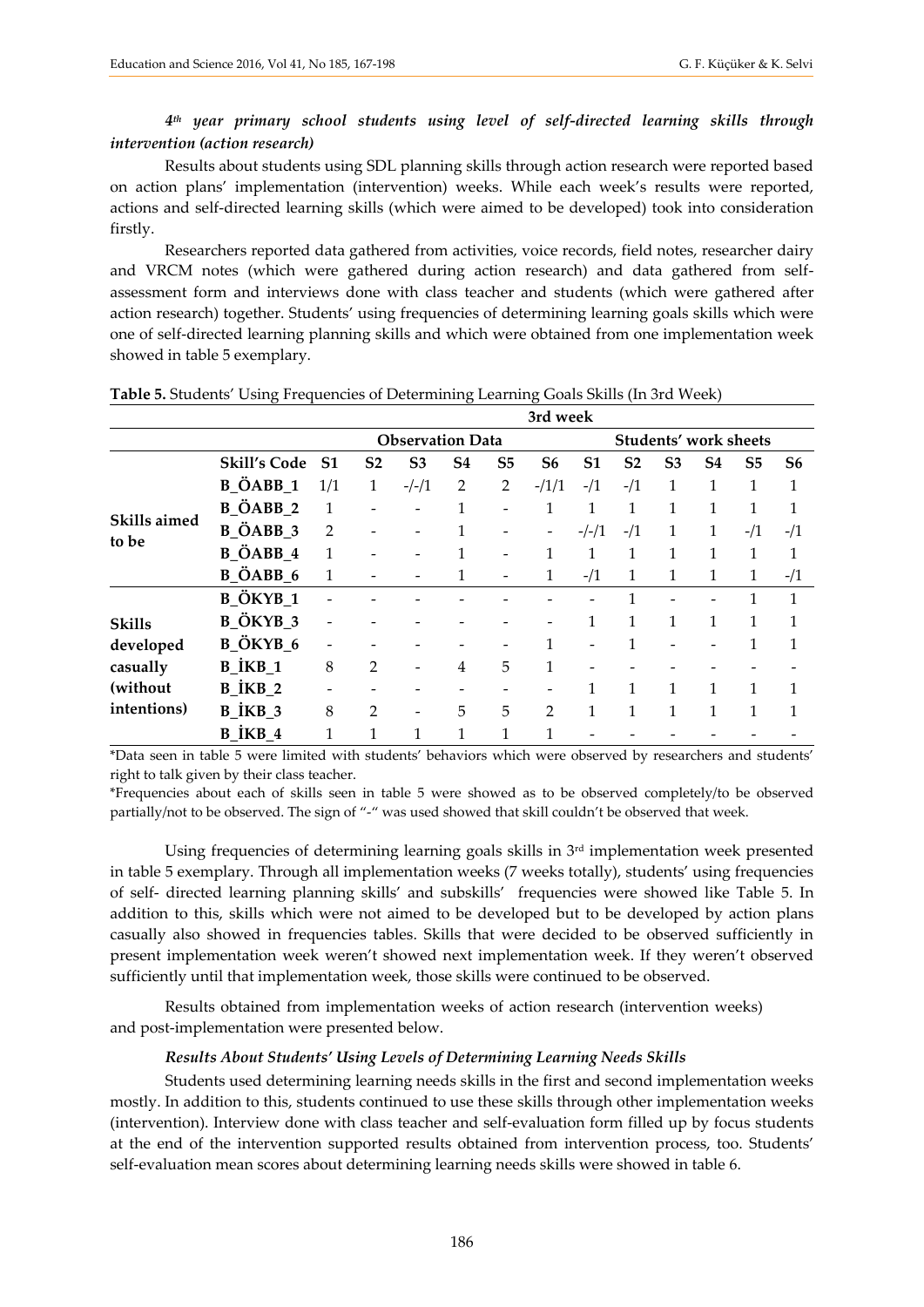|                |       | Determining learning needs skills |    |      |      |    |    |     |      |
|----------------|-------|-----------------------------------|----|------|------|----|----|-----|------|
|                |       | Items' Mean Score                 |    |      |      |    |    |     |      |
| <b>Student</b> | - I 1 | I <sub>2</sub>                    | Ι3 | I4   | I5   | I6 | I7 | I8  | Mean |
| S <sub>1</sub> | 5     | 3                                 | 3  | 5    | 3    | 3  | 5  | 5   | 4    |
| S <sub>2</sub> | 5     | 5                                 | 3  | 3    | 5    | 5  | 3  | 1   | 3,75 |
| S <sub>3</sub> | 3     | 3                                 | 3  | 5    | 5    | 5  | 3  | 3   | 3,75 |
| S4             | 5     | 5                                 | 5  | 5    | 5    | 5  | 3  | 3   | 4,5  |
| S <sub>5</sub> | 5     | 5                                 | 5  | 5    | 5    | 3  | 5  | 5   | 4,75 |
| S <sub>6</sub> | 5     | 5                                 | 5  | 5    | 5    | 3  | 5  | 3   | 4,5  |
| Mean           | 4,67  | 4,33                              | 4  | 4,67 | 4,67 | 4  | 4  | 3,3 | 4,21 |

| <b>Table 6.</b> Students' Opinions About Using Determining Learning Needs Skills |  |  |  |  |  |
|----------------------------------------------------------------------------------|--|--|--|--|--|
|----------------------------------------------------------------------------------|--|--|--|--|--|

As it is seen in table 6, students' mean scores about two determining learning needs skills were lower than other determining learning needs skills. One of these subskills is "predicting actions' possible results before realizing action (I7)". One of focus students (S4) stated her opinion about this skill as follows:

**S4:** "If my teacher gives homework, I plan to ask my homework to my father or to research it from internet at the moment. When I go to home, I choose one of these ways and implement my choice."

The other determining learning needs subskill is "reviewing all of the learning preferences before realizing the learning action (I8). One of focus students (S4) stated his opinion about this skill as follows:

**S2:** "If I research my homework from internet, I can obtain more information. But if I ask to my teacher or my friends, I can get different information. I do both of them, I can utilize from each of them in different ways."

#### *Results About Students' Using Levels of Managing Learning Resources Skills*

These skills were most used self-directed learning planning skills by students. At the end of fifth intervention week, it was seen that students used managing learning resources skills successfully. Self-evaluation form filled up by focus students at the end of the intervention also supported results obtained from intervention process. Students' self-evaluation scores about managing learning resources skills were showed in table 7.

|                |      |                          |      | Managing learning resources skills |           |      |      |
|----------------|------|--------------------------|------|------------------------------------|-----------|------|------|
|                |      | <b>Items' Mean Score</b> |      |                                    |           |      |      |
| <b>Student</b> | 11   | I2                       | Ι3   | I4                                 | I5        | Ι6   | Mean |
| S <sub>1</sub> | 3    | 5                        | 5    | 5                                  | 3         | 5    | 4,33 |
| S <sub>2</sub> | 5    | 5                        | 3    | 5                                  | 5         | 5    | 4,67 |
| S <sub>3</sub> | 5    | 3                        | 5    | 5                                  | 3         | 5    | 4,33 |
| S <sub>4</sub> | 5    | 5                        | 5    | 5                                  | 5         | 5    | 5    |
| S <sub>5</sub> | 5    | 5                        | 3    | 3                                  | 5         | 5    | 4,33 |
| S <sub>6</sub> | 5    | 5                        | 5    | 5                                  | 5         | 5    | 5    |
| Mean           | 4,67 | 4,67                     | 4,33 | 4,67                               | 4,33<br>5 | 4,61 |      |

**Table 7.** Students' Opinions About Using Managing Learning Resources Skills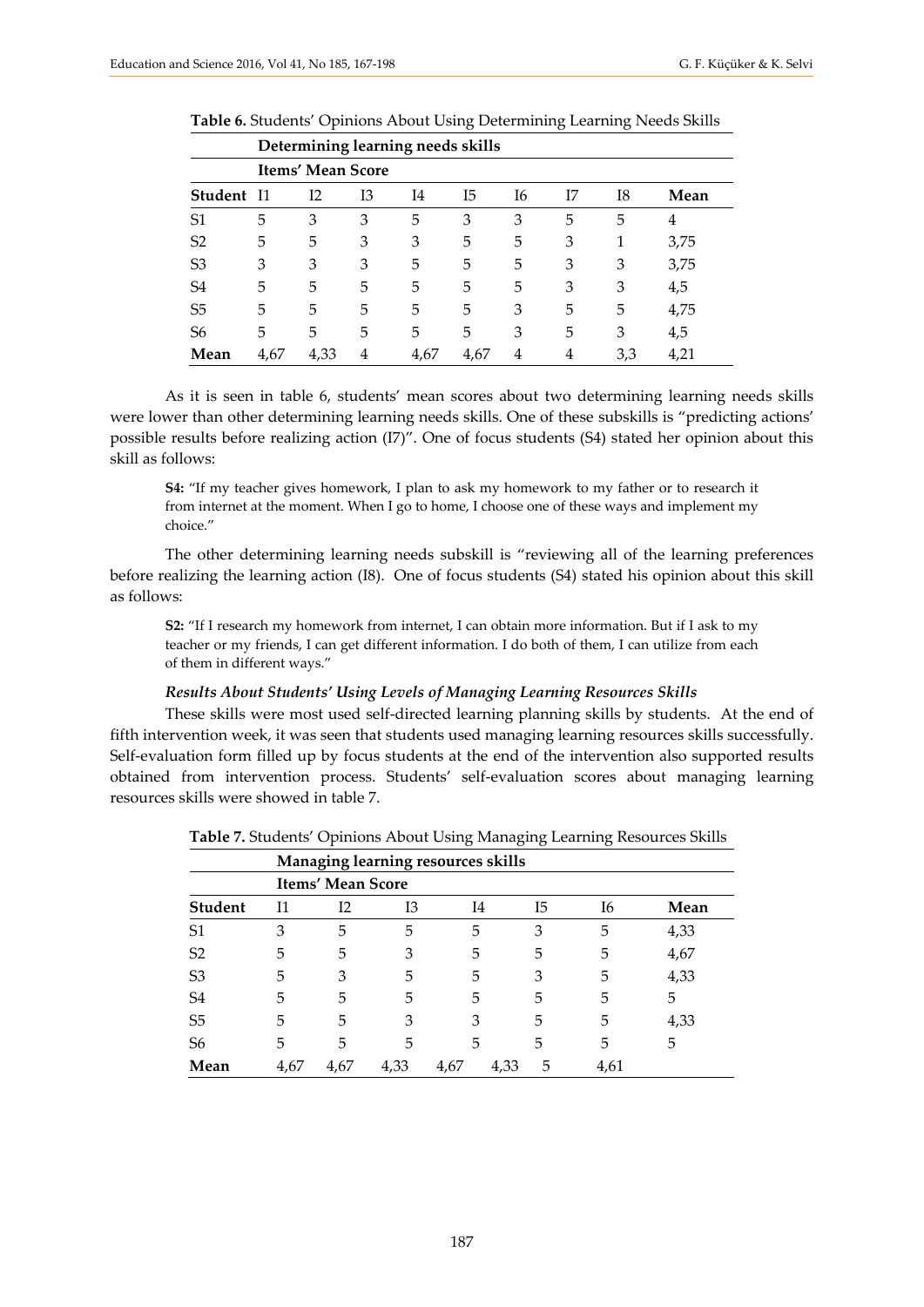As it is seen in table 7, analyzed students' managing learning resources skills mean scores, it was seen that all of the students used these skills successfully (sufficiently). Analyzed students' subskills mean scores, it was seen that students used these skills sufficiently, too.

### *Results About Students' Using Levels of Determining Learning Goals Skills*

Beginning from third intervention week, it was planned to develop students' determining learning goals skills and activities were prepared for developing these skills. In the third intervention week, students had difficulty in using these skills firstly. At the end of the fifth intervention week, it was observed that students used these skills sufficiently (successfully). Interview done with class teacher and self-evaluation form filled up by focus students at the end of the intervention also supported results obtained from intervention process. Students' self-evaluation means scores about determining learning goals skills were showed in table 8.

|                |      | Determining learning goals skills |      |      |      |      |      |
|----------------|------|-----------------------------------|------|------|------|------|------|
|                |      | <b>Items' Mean Score</b>          |      |      |      |      |      |
| <b>Student</b> | Ī1   | I2                                | Ι3   | I4   | I5   | Ι6   | Mean |
| S1             | 3    | 5                                 | 5    | 5    | 1    | 3    | 3,67 |
| S <sub>2</sub> | 5    | 3                                 | 5    | 5    | 5    | 5    | 4,67 |
| S <sub>3</sub> | 5    | 5                                 | 3    | 3    | 3    | 5    | 4    |
| S <sub>4</sub> | 5    | 5                                 | 5    | 5    | 3    | 5    | 4,67 |
| S <sub>5</sub> | 3    | 5                                 | 5    | 5    | 3    | 5    | 4,33 |
| S <sub>6</sub> | 5    | 5                                 | 5    | 5    | 5    | 5    | 5    |
| Mean           | 4,33 | 4,67                              | 4,67 | 4,67 | 3,33 | 4,67 | 4,39 |

**Table 8.** Students' Opinions About Using Determining Learning Goals Skills

As it is seen in table 8, when analyzed students' determining learning goals subskills mean scores, students' mean scores about one of these skills was lower than others. This skill was planning learning activities based on a schedule (I5). Focus students' opinions were taken about this skill at the end of the intervention. One of focus students (S3) who stated that she used this skill partially in the self-evaluation form expressed her opinion about this skill as follows:

**S3:** "In this planning process, we were determined our learning resources, firstly. Then, we planned our working times. Then, we decided to share our information about our research on Saturday and Sunday. Then, we planned our research delivery date. …"

In interviews, researcher wanted focus students to imagine planning a performance work (research project) that they had to deliver their teachers in 10 days. Then, asked them how they could plan their project in that situation. One of the focus students (S3) who stated that she used this skill partially in the self-evaluation form expressed her opinion about this skill as follows:

**S3:** "For example, we have a performance work (research project) from education of religion and ethics lesson…we have to delivery this project until Wednesday. I began to prepare this homework. Firstly, I determined my learning resources and learning goals on Saturday. For example, maybe I can research information about whet religion is in one day. But I think I can't plan the studying time in my schedule, exactly. "

Based on results gathered from interviews with focus students and class teachers, it can be said that students can plan their schedules but they have difficulties in planning their exact studying times in that schedule.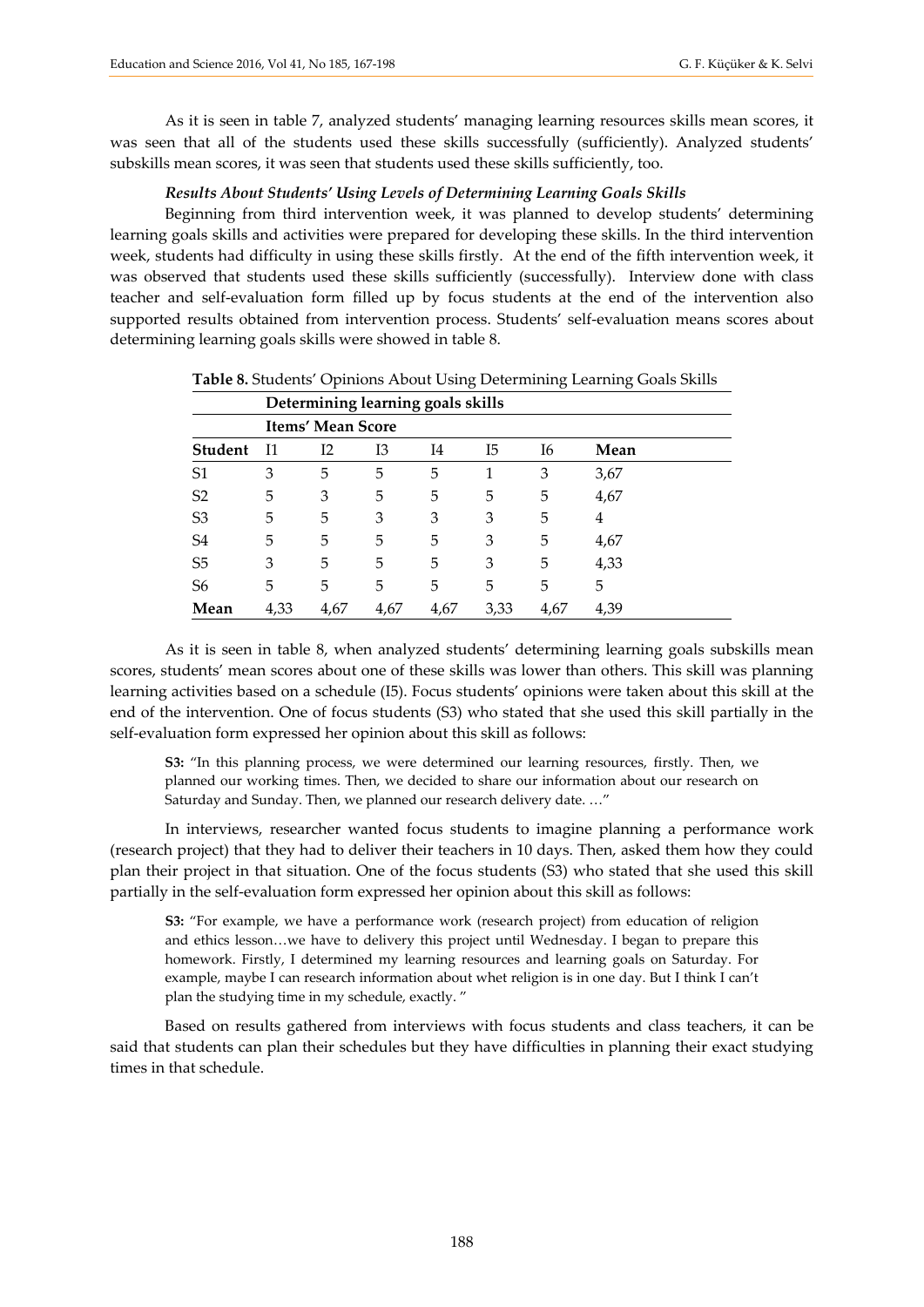#### *Results About Students' Using Levels of Communication Skills*

Other most used skills during intervention period were communication skills. Until fifth intervention week, one communication skill named expressing oneself with speaking and respecting others' feelings and thoughts with his speeches or behaviors were less used subskills rather than other communication skills. At the end of sixth week, it was seen that students used this skill sufficiently (successfully), too. Students' self-evaluation mean scores about communication skills were showed in table 9.

|                |      |                          | <b>Communication skills</b> |     |      |  |  |  |  |  |
|----------------|------|--------------------------|-----------------------------|-----|------|--|--|--|--|--|
|                |      | <b>Items' Mean Score</b> |                             |     |      |  |  |  |  |  |
| <b>Student</b> | 11   | I2                       | 13                          | I4  | Mean |  |  |  |  |  |
| S <sub>1</sub> | 5    | 3                        | 3                           | 3   | 3,5  |  |  |  |  |  |
| S2             | 5    |                          | 5                           | 5   | 4    |  |  |  |  |  |
| S <sub>3</sub> | 3    | 5                        | 3                           | 4   | 3,75 |  |  |  |  |  |
| S <sub>4</sub> | 3    | 5                        | 5                           | 5   | 4,5  |  |  |  |  |  |
| S <sub>5</sub> | 3    | 5                        | 3                           | 5   | 4    |  |  |  |  |  |
| S <sub>6</sub> | 3    | 5                        | 3                           | 5   | 4    |  |  |  |  |  |
| Mean           | 3,67 | 4                        | 3,67                        | 4,5 | 3,96 |  |  |  |  |  |
|                |      |                          |                             |     |      |  |  |  |  |  |

**Table 9.** Students' Opinions About Communication Skills

As it is seen in table 9, analyzed students' mean scores about using communication skills, it can be said that two focus students used these skills partially and four students used them sufficiently. Analyzed communication subskills' mean scores, communication skills named as expressing themselves verbally (I1) and expressing their feelings and thoughts clearly (I3). At the end of intervention period (action research), questions were asked to students about these skills. In interviews, researcher wanted students to tell a book that they read. It was seen that all focus students told the book subject, their feelings and thoughts about the book clearly. One of focus students (S5) stated her opinion as follows:

**S5:** "In the book that I read, İpsiz Recep lives in Blacksea and one child named Abdullah lives with him. All of them are Turk. Abdullah say that foreigners come there. Foreigners are getting in Recep's ship and they are laughing loudly. They are angry with Abdullah. When İpsiz Recep see them, he is angry with foreigners, too. Abdullah and Recep make a plan for killing them. … I liked the book. It told about how Turks bite foreigners"

#### *Results About Students' Using Levels of Taking Their Own Learning Responsibilities Skills*

At the end of the seventh intervention period, it was seen that all focus students used these skills sufficiently (successfully). Students' self-evaluation mean scores about taking their own learning responsibilities skills were showed in table 10.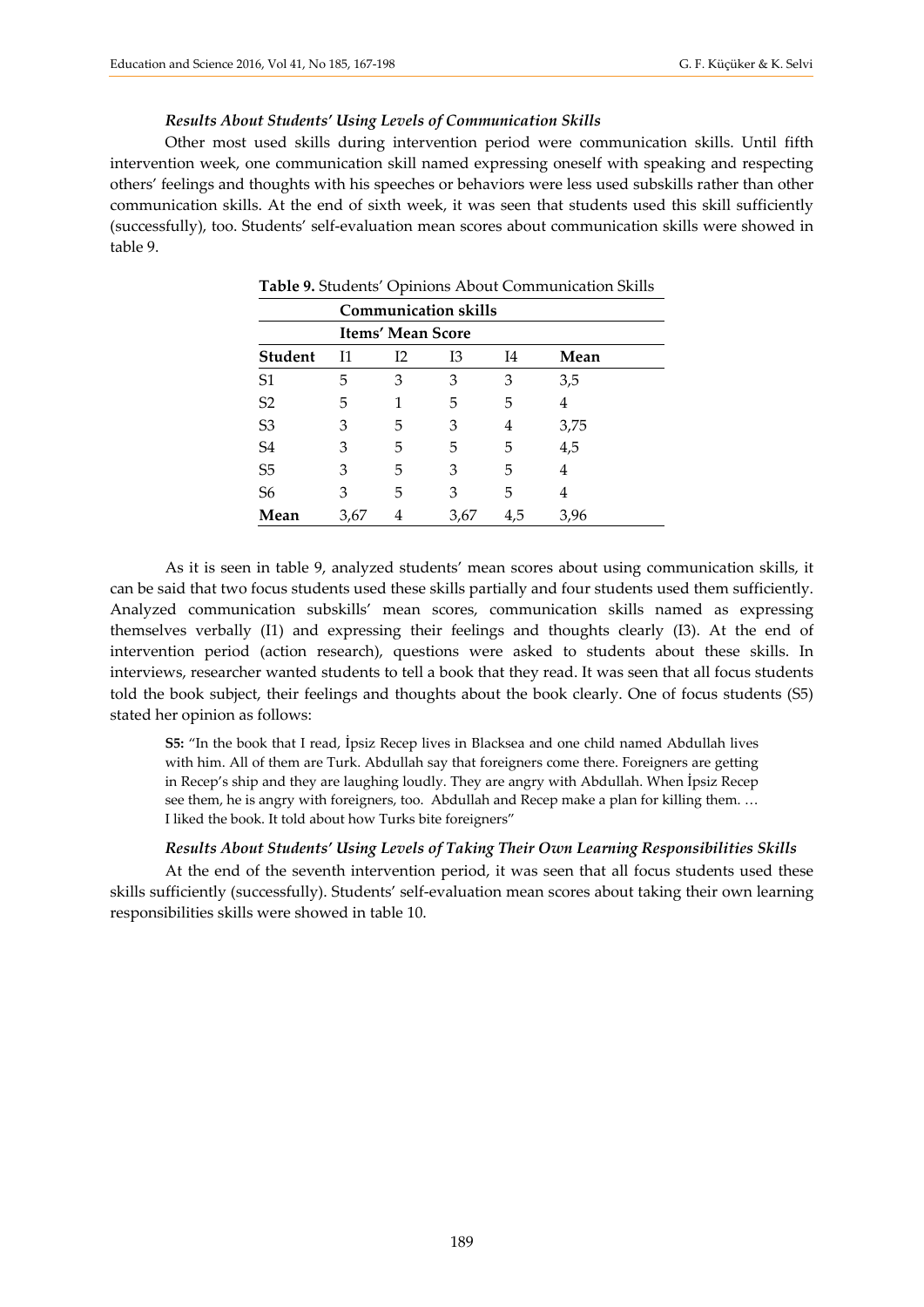|                | Taking their own learning responsibilities |      |      |      |    |    |      |  |
|----------------|--------------------------------------------|------|------|------|----|----|------|--|
|                | Items' Mean Score                          |      |      |      |    |    |      |  |
| <b>Student</b> | Ī1                                         | I2   | Ι3   | I4   | I5 | Ι6 | Mean |  |
| S <sub>1</sub> | 5                                          | 5    | 3    | 3    | 5  | 5  | 4,33 |  |
| S <sub>2</sub> | 5                                          | 5    | 5    | 5    | 5  | 5  | 5    |  |
| S <sub>3</sub> | 3                                          | 5    | 3    | 5    | 5  | 5  | 4,33 |  |
| S <sub>4</sub> | 5                                          | 5    | 5    | 5    | 5  | 5  | 5    |  |
| S <sub>5</sub> | 3                                          | 3    | 5    | 3    | 5  | 3  | 3,67 |  |
| S6             | 3                                          | 5    | 5    | 5    | 5  | 5  | 4,67 |  |
| Mean           |                                            | 4,67 | 4,33 | 4,33 | 5  |    | 4,5  |  |

**Table 10.** Students' Opinions About Taking Their Own Learning Responsibilities Skills

As it is seen in table 10, analyzed students' mean scores about taking their own learning responsibilities skills, it was seen that all focus students, except one of them, owned this skills sufficiently. Similarly, analyzed students' mean scores about taking their own learning responsibilities subskills, it was seen that they also used these skills sufficiently.

#### *Results About Students' Using Levels of Valuing to Learn Skills*

In the first two intervention weeks, students had difficulties in using valuing to learn skills, but at the end of sixth week it was seen that students used all of these skills sufficiently. Students' selfevaluation mean scores about valuing to learn skills were showed in table 11.

|                |    | Valuing to learn skills  |    |      |      |  |  |  |
|----------------|----|--------------------------|----|------|------|--|--|--|
|                |    | <b>Items' Mean Score</b> |    |      |      |  |  |  |
| <b>Student</b> | I1 | I2                       | Ι3 | I4   | Mean |  |  |  |
| S <sub>1</sub> | 5  | 5                        | 5  | 5    | 5    |  |  |  |
| S <sub>2</sub> | 3  | 5                        | 5  | 5    | 4,5  |  |  |  |
| S <sub>3</sub> | 3  | 5                        | 5  | 3    | 4    |  |  |  |
| S <sub>4</sub> | 5  | 3                        | 5  | 3    | 4    |  |  |  |
| S <sub>5</sub> | 3  | 3                        | 5  | 5    | 4    |  |  |  |
| S <sub>6</sub> | 5  | 5                        | 5  | 5    | 5    |  |  |  |
| Mean           | 4  | 4,33                     | 5  | 4,33 | 4,42 |  |  |  |

**Table 11.** Students' Opinions About Valuing to Learn Skills

As it is seen in table 11, analyzed students' mean scores about using valuing to learn skills, it was seen that all focus students used these skills sufficiently. Similarly, when analyzed students' mean scores about using valuing to learn subskills, it was seen that students used these skill sufficiently, too.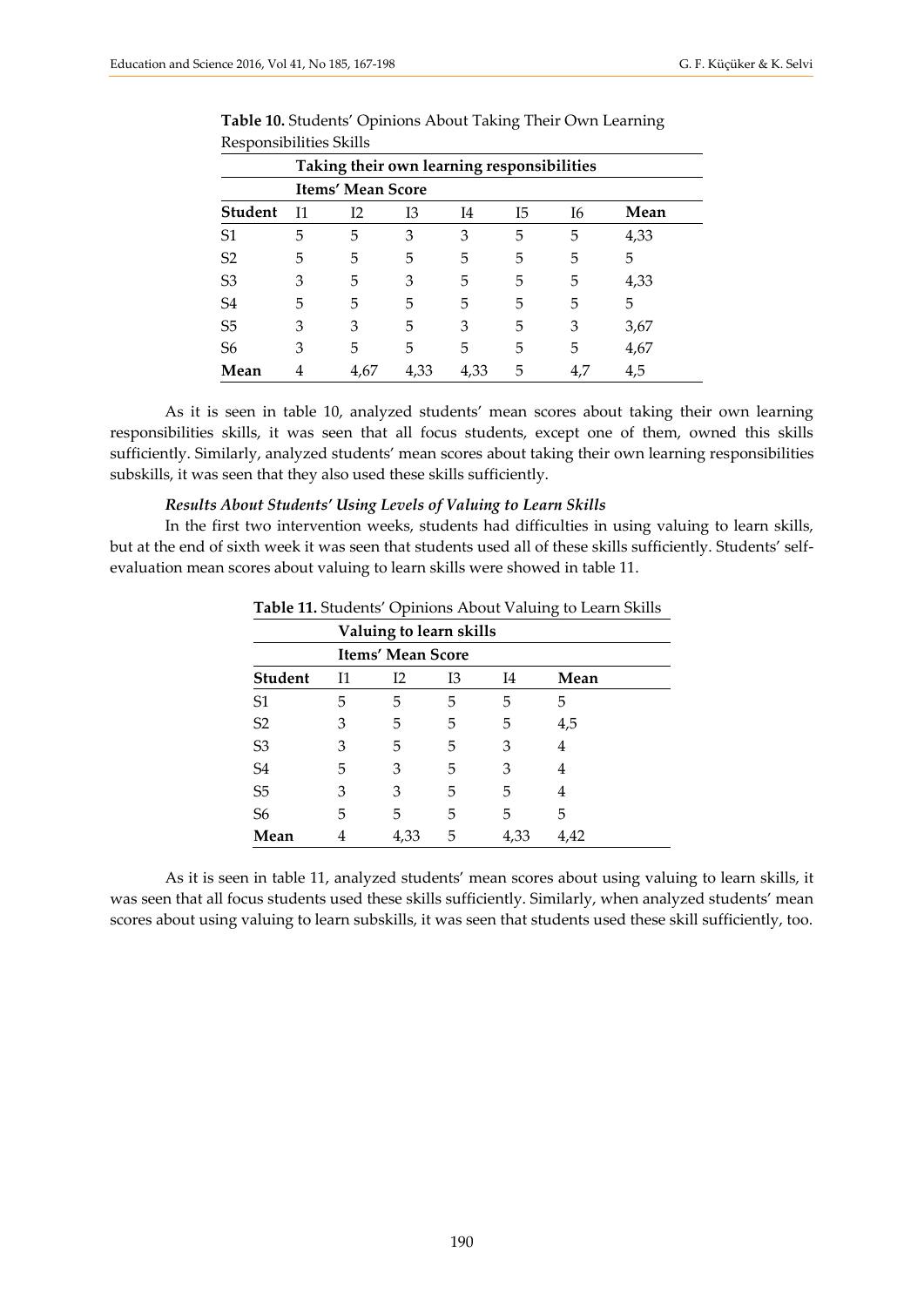#### *Results About Students' Using Levels of Willingness to Learn Skills*

At the end of the seventh intervention week, it was seen that students used willingness to learn skills sufficiently. Students' self-evaluation mean scores about willingness to learn skills were showed in table 12.

| л.<br>$\checkmark$ |                                                         |    |     |      |      |      |      |      |      |      |  |
|--------------------|---------------------------------------------------------|----|-----|------|------|------|------|------|------|------|--|
|                    | Willingness to learn skills<br><b>Items' Mean Score</b> |    |     |      |      |      |      |      |      |      |  |
|                    |                                                         |    |     |      |      |      |      |      |      |      |  |
| <b>Student</b>     | I1                                                      | I2 | Ι3  | I4   | I5   | Ι6   | Ι7   | I8   | I9   | ORT. |  |
| S <sub>1</sub>     | 5                                                       | 5  | 5   | 3    | 3    | 5    | 5    | 5    | 3    | 4,33 |  |
| S <sub>2</sub>     | 5                                                       | 5  | 5   | 5    | 5    | 5    | 5    | 5    | 5    | 5    |  |
| S <sub>3</sub>     | 3                                                       | 5  | 5   | 5    | 3    | 5    | 3    | 5    | 5    | 4,33 |  |
| S4                 | 5                                                       | 5  | 5   | 5    | 5    | 3    | 5    | 5    | 5    | 4,78 |  |
| S <sub>5</sub>     | 3                                                       | 5  | 3   | 5    | 5    | 5    | 5    | 5    | 5    | 4,56 |  |
| S <sub>6</sub>     | 5                                                       | 5  | 5   | 5    | 5    | 5    | 5    | 3    | 3    | 4,56 |  |
| Ort.               | 4,33                                                    | 5  | 4,7 | 4,67 | 4,33 | 4,67 | 4,67 | 4,67 | 4,33 | 4,59 |  |

As it is seen in table 12, analyzed students' mean scores about willingness to learn skills, it was seen that all focus students used these skills sufficiently. Similarly, when analyzed students' mean scores about using willingness to learn subskills, it was seen that students used these skill sufficiently, too.

Data obtained from implementation of the action research and post-implementation of the action research revealed that the action plans were effective in developing students' self-directed learning planning skills. Based on data obtained from the research, researchers developed a teachersupported self-directed learning model for primary school students. The model was presented below.

#### *A Teacher-Supported Self-Directed Learning Model for 4th Grades Primary School Students*

While developing this model, the literature related to the SDL models, teachers, students and parents' role in SDL and the action research period of this study were taken into consideration.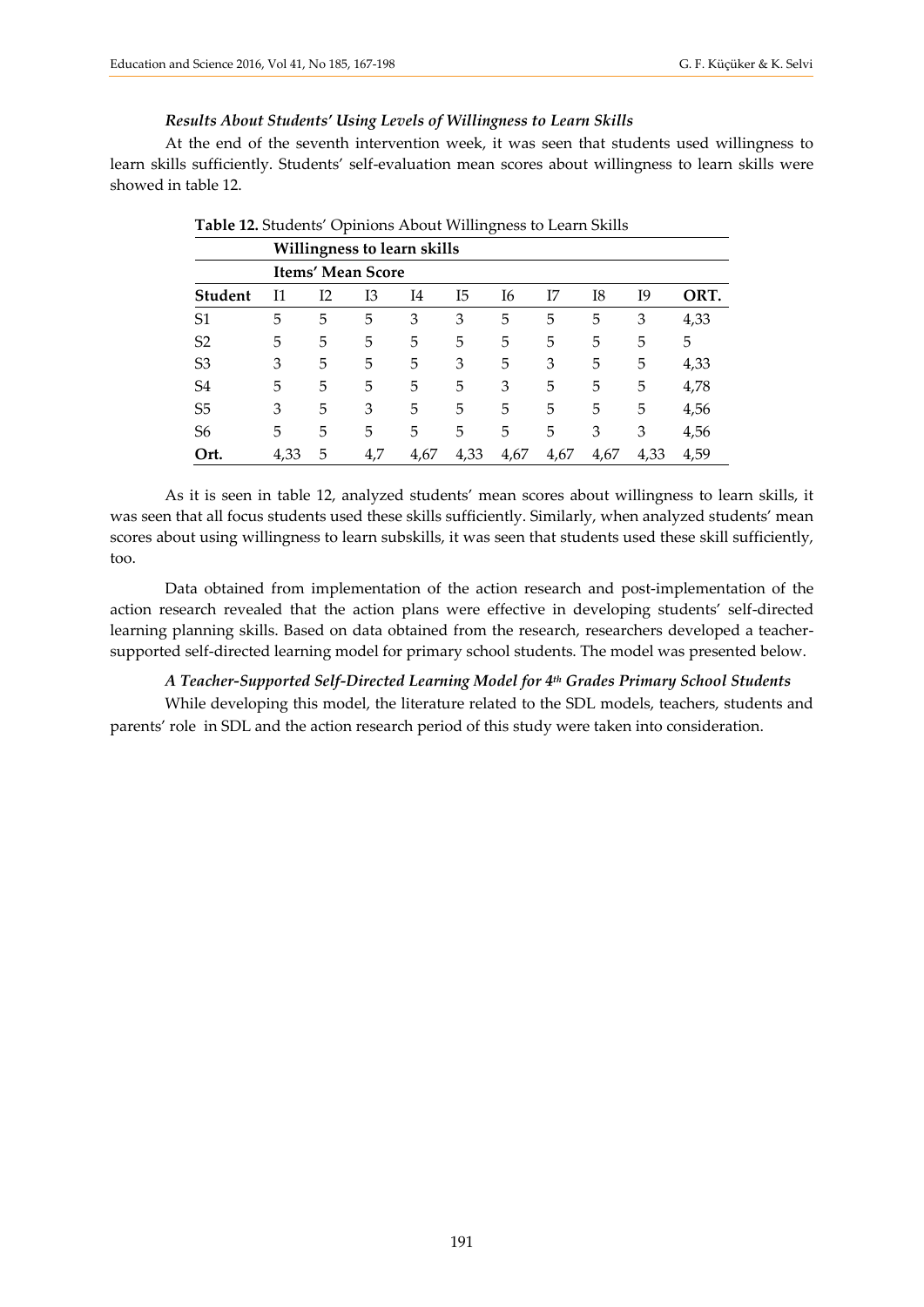

**Figure 3.** A Teacher-Supported SDL Model For Primary School Students Attending 1st-4th Grades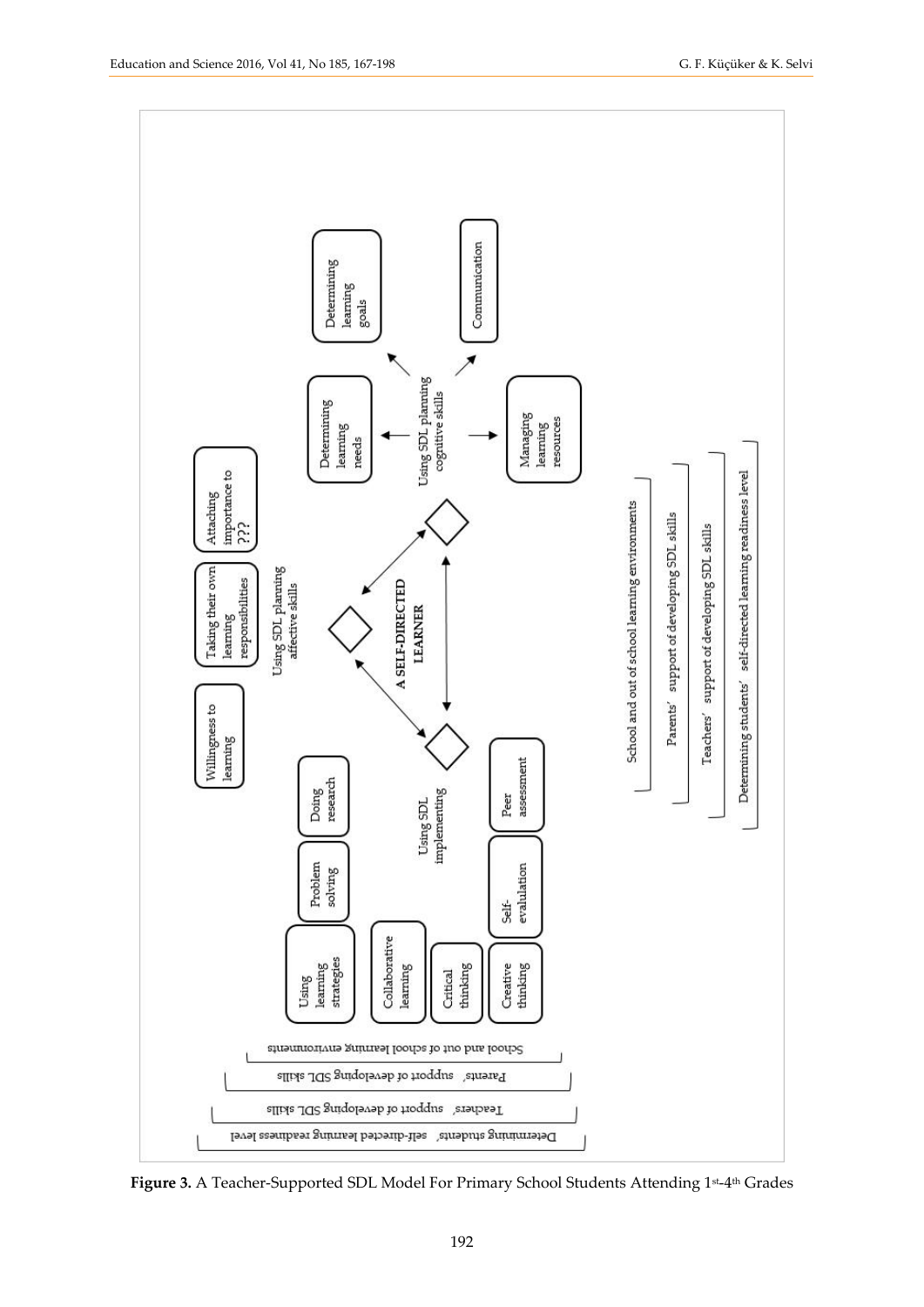The model is formed from two components named implementing conditions and dimensions of model. The model was showed in Figure 2.

In implementing conditions, students' using levels of SDL skills have to be determined firstly. Teachers have to encourage students to use SDL skills. Teachers have important roles and responsibilities to encourage students to use SDL skills. Teachers have to use teaching approaches, strategies, techniques and learning resources that are appropriate to students' SDL readiness level, do learning activities and exercises sufficiently and give enough time to students for doing these activities and exercises, present them concrete samples, be role model to students, motivate them to learning and provide feedbacks to them. The "teacher" concept placed in model's name does not only mean teacher but it also means parent. Parents' role in developing their children's SDL skills is more related to affective skills rather than cognitive skills. Parents have to be role model to their children, motivate them to learn and provide them learning resources that they want. In addition to this, parents have to associate with teachers properly and coordinately. Children's self-directed learning shouldn't be limited with school learning. It has to be continued out of school. Out of school learning environments consist of learning activities done with guidance of teacher or activities done independently. Whichever learning environment (at school or out of school) is selected, it has to be comfortable and flexible for students to express their thoughts and feelings freely and be appropriate for students to make their choices according to their interests and abilities.

The dimensions of model are *SDL planning affective skills, SDL planning cognitive skills* and *SDL implementing skills.* SDL planning skills are doing plans and motivations before implementing learning process. SDL planning skills form from two main skills named SDL affective skills and SDL cognitive skills. SDL planning affective skills consist of students' attitudes about learning and their personal characteristics. These skills are taking their own learning responsibilities, valuing to learn and willingness to learn. SDL planning cognitive skills are plans and preparations done by students about a learning task or activities before implementing learning process. These skills are determining learning needs, determining learning goals, managing learning resources and communication. SDL implementing skills are necessary for students to realize learning process after planning learning task. These skills are using learning strategies, collaborative learning, critical thinking, creative thinking, problem solving, doing research, self-evaluation and peer assessment.

#### **Discussion, Conclusion and Suggestions**

Data obtained from this research showed that the definitions of teachers and parents about self-directed learning are insufficient. The results obtained from this research is similar with the results Waeytens, Lens and Vanderberghe's (2012) research investigating teachers' views about what the self-directed learning was. They stated that teachers' definitions about self-directed learning weren't sufficient and clear. Ewijk and Werf (2012) research about self-regulated learning which was related to (with) self-directed learning closely, the results showed that teachers couldn't define selfdirected learning sufficiently, too.

The interviews done with students also showed that they weren't required with self-directed learning skills. Saeednia (2011) carried out a research about 3<sup>rd</sup>, 4<sup>th</sup> and 5<sup>th</sup> year students' SDL skills and she expressed that student were willingness to learning and they like doing research but they didn't find themselves sufficient in realizing SDL.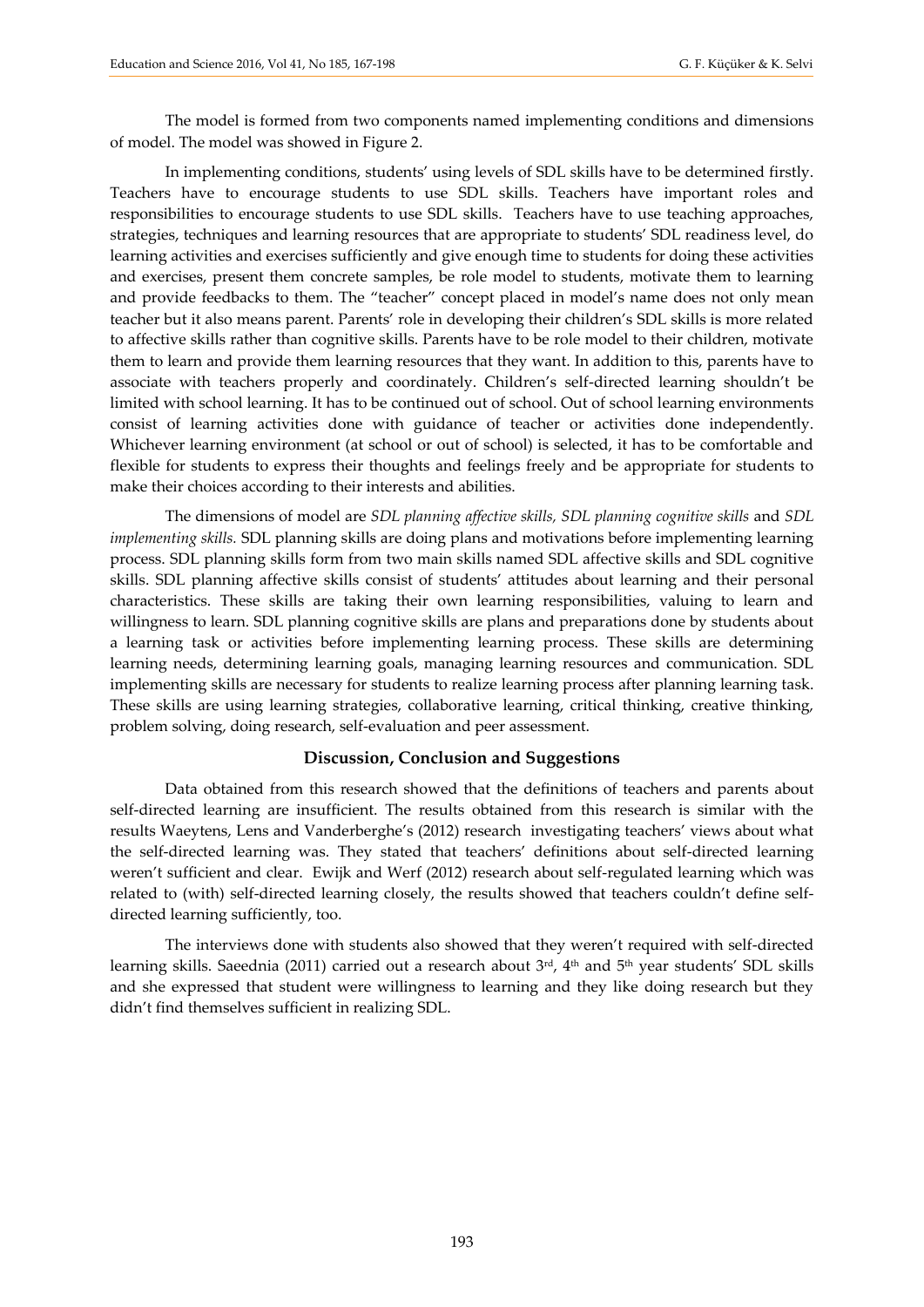The other important point in interviews, both of teachers' and parents' definitions about SDL and their opinions about the instructional practices they did for developing students' SDL skills, teachers and parents stated SDL implementing skills more than SDL planning skills in their views. Analyzing data obtained from students' interviews, their opinions were similar with parents' and teachers' opinions. While teachers and parents were explaining their opinions about the SDL planing skills that students required with, none of determining learning goals and valuing to learning skills stated by parents and teachers. Only two teachers stated determining learning needs. Similarly, when the data obtained from observations were analyzed, it was seen that most of the subskills of SDL skills weren't developed and the instructional practices realized for developing these skills were based on teacher-centered instruction. The reasons of these problems impeded the development of SDL skills can stemmed from teachers' unawareness about the importance of SDL and insufficient knowledge about how SDL skills can be developed. The other reason of teachers' insufficient instructional practices for developing determining learning needs and learning goals skills can be teachers' beliefs that primary school students are unskillfull in determining learning needs and learning goals because of their insufficient cognitive development level depends on their ages and these skills have to be presented to students pre-prepared by teachers. Costa and Kallick (2004) also stated that one of the teachers' problems in school was teachers being incognizant about what have to extent the students' control in their own learning responsibilities. In the "Analyzing and Evaluation New Curriculum" report carried out by Sabancı University for contributing to Education Reform Initiative, it is stated that some learning goals and learning activities in curriculum are teacher-centered and based on memorization. Data obtained from interviews done with students supported that teachers didn't do enough instructional practices for developing students' determining learning goals skills. It is seen that when teachers and parents determined SDL and SDL skills that students equipped with, they emphasized research skills in their opinions mostly. The reason of determining learning resources skills to be stated in interviews done with teachers and parents and to be observed in class observations mostly can be their thoughts about these skills used in research studies usually. The primary school curriculums can be influential in teachers' thoughts in this way. Demiralp and Kazu's (2012) study carried out for determining teachers' opinions about primary school curriculum revealed that this curriculum directed students to use research skills.

According to results obtained from intervention (the implementation process of action research), it can be said that presenting learning activities according to students' interests and abilities, doing research and doing activities for providing students to identify themselves are effective in developing students' SDL skills. In literature, education specialists emphasized that students doing choices according to their interests and abilities is important in SDL (Costa & Kallick, 2004; Schwartz, 2006; Sellars, 2006). In literature, the importance of students' researches is also stressed by a lot of researchers (Van Deur, 2004; Van Deur & Murray Harvey, 2005; Birenbaum, 2010; Bagheri, Ali, Abdullah, & Daud, 2013). It can be said that gaining attention and motivational activities are effective in students' willingness to learn. In literature, it is stated that students' intrinsic and extrinsic motivation to learning provides students being willingness to realize a learning task in SDL (Costa & Kallick, 2004; Van Deur, 2004; Van Deur & Murray Harvey, 2005). During intervention process, students had difficulties in realizing some SDL skills in the beginning weeks of intervention but it was seen that they used these skills in progressive weeks. It can be said that intervention duration, doing exercises and giving concrete samples were effective in using these SDL skills. Leidinger and Perels (2012) also stated that intervention duration was effective in developing primary school students' SDL skills. As it was expressed by Long (1990) and Grow (1991), students who have low SDL readiness level need informative and explanatory speech and demonstration. Westwood (1997) stated that in this situation proceeding basic steps, using appropriate teaching strategies, doing exercises, repeating learnings and giving enough time to do a learning task were important in developing SDL skills (as cited in Van Deur & Murray Harvey, 2005).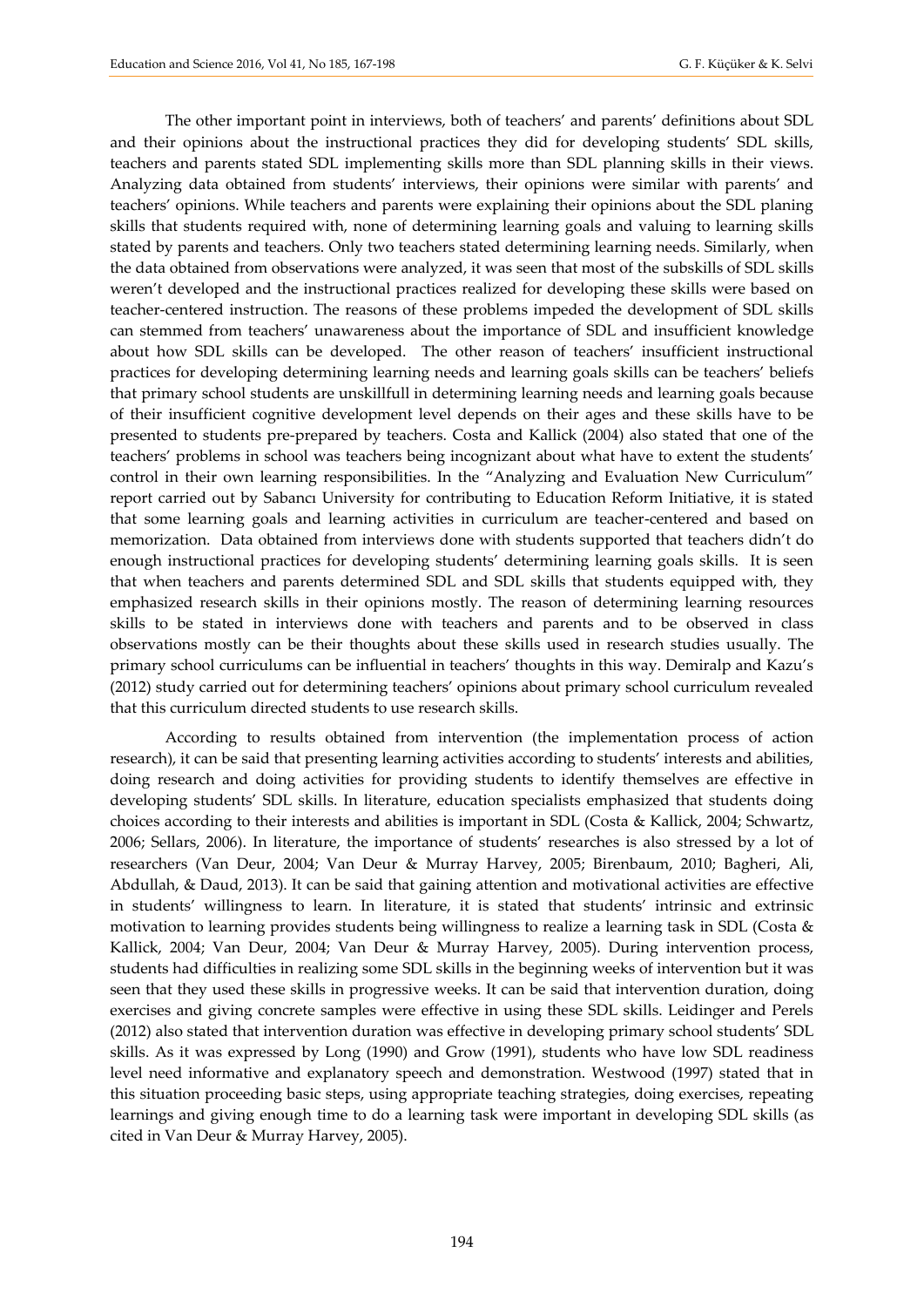In order to develop students' SDL skills successfully, it can be said that it is important to be equipped with these skills. It can be said that it is very important to develop SDL skills in early school age. It is necessary to provide learning opportunities to encourage and guide students in determining their learning so that they can develop self-directed learning skills. In addition, certain facilities such as library and laboratory should be established and technical equipment should be available and ready to use to help students' develop their "managing different learning resources" skills. Besides, organizing field trips to encourage and motivate students to do research and observation is a good idea for teachers and schools. Teachers also should be role models for his/her students with his attitudes and behaviors while students develop especially the following skills: assuming responsibility for learning; being open – willing to learn; and valuing learning. Similarly, teachers and parents should be provided necessary knowledge about self-directed learning. The following steps might be taken to achieve this goal effectively: organizing seminars for teachers and parents; including some information in the curriculum and course content in education faculties about what self-directed learning is and how it can be improved; and giving more emphasis on the activities and outcomes to develop such skills in primary school educational programs and course books. The most and the first important step to take to develop students self-directed learning skills is to determine to what extent students use these skills. The further research might focus on developing self-directed learning skills scales to determine to what extent students use these skills, their readiness level for self-directed learning and finally the skills used to manage self-directed learning. It is thought that teachersupported self-directed learning model developed in this study might contribute to the field more by being implemented to larger participant groups in primary schools in an experimental study as well.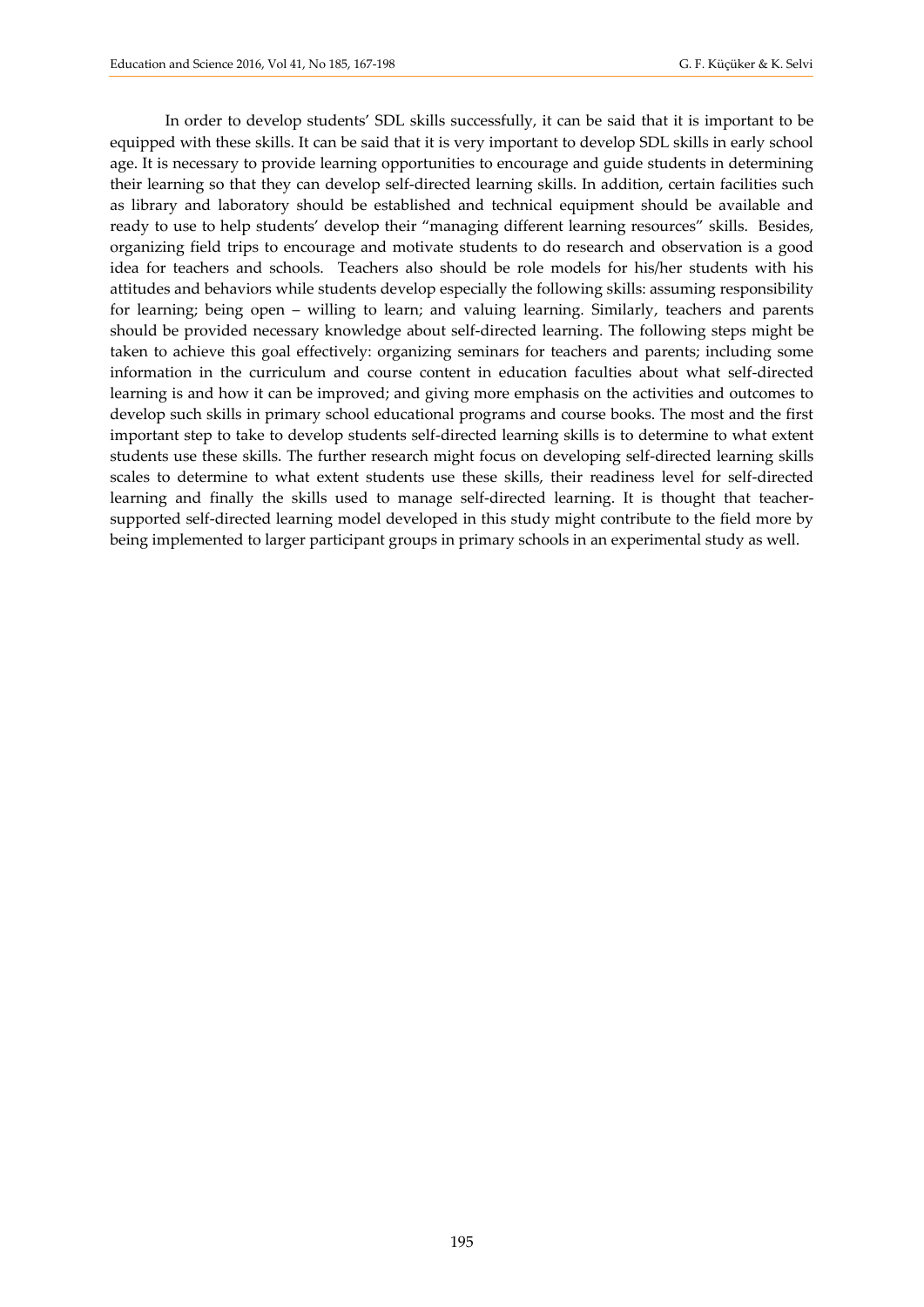#### **References**

- Arnoldson, E. R. (2013). *Beyond the confines of the classroom: Self-directed learning and student self-efficacy from the perspective of an elemantary* (Doctoral dissertation). Retrieved from ProQuest Dissertations and Theses database.
- Bagheri, M., Ali, W. Z. W., Abdullah, M. C., & Daud, S. M. (2013). Effects of project-based learning strategy on self-directed learning skills of educational technology student. *Contemporary Educational Technology, 4*(1), 15-29.
- Berger, E. H. (2008). *Parents as partners in education: families and schools working together* (7th ed.). Upper Saddle River, NJ: Pearson / Merrill Prentice Hall.
- Birenbaum, M. (2010). Assessing self-directed active learning in primary schools. *Assessment in Education: Principles, Policy & Practice, 9*(1), 119-138.
- Bracey, P. (2010). Self-directed Learning vs Self-regulated Learning: Twins or Just Friends?. In J. Sanchez & K. Zhang (Eds.), *Proceedings of E-Learn: World Conference on E-Learning in Corporate, Government, Healthcare, and Higher Education 2010* (pp. 1600-1607). Chesapeake, VA: Association for the Advancement of Computing in Education (AACE).
- Brockett, R. G., & Hiemstra, R. (1991). A conceptual framework for understanding self-direction in adult learning. In *Self-Direction in Adult Learning: Perspectives on Theory, Research, and Practice*. London and New York: Routledge.
- Canipe, B. J., & Fogerson, D. L. (2006). The literature of self-directed learning: dissertations. *International Journal of Self Directed Learning*, *3*(2), 34-44.
- Carr, P. B. (1999). *The measurement of resourcefulness intentions in the adult learner* (doctoral dissertation). Retrieved from ProQuest Dissertations and Theses database.
- Cavkaytar, A. (2008). Okul-aile işbirliğini geliştirme etkinlikleri. In E. A. Küçükyılmaz (Ed.), *Okul, aile ve çevre işbirliği* (pp. 77-95). Eskişehir: Anadolu Üniversitesi Açıköğretim Fakültesi Yayınları.
- Cornelissen, L. C. P. M. (2012). *Evaluation of a learning portfolio: how to stimulate self-directed learning amon employees in health care* (Unpublished master's thesis). Twente University, Hollanda.
- Costa, A. L., & Kallick, B. (2004). *Assessment strategies for self-directed learning.* Thousand Oaks, California: Corwin Press.
- Çakıroğlu, A. (2007). *Üstbilissel strateji kullanımının okuduğunu anlama düzeyi düşük öğrencilerde erişi artırımına etkisi* (Unpublished doctoral dissertation). Gazi University, Institute of Educational Sciences, Ankara.
- Çelenk, S. (2003). Okul aile işbirliği ile okuduğunu anlama başarısı arasındaki ilişki. *Hacettepe Üniversitesi Eğitim Fakültesi Dergisi*, *24*, 33-39.
- Demiralp, D., & Kazu, H. (2012). İlköğretim birinci kademe programlarının öğrencilerin yansıtıcı düşünmelerini geliştirmedeki katkısına yönelik öğretmen görüşleri. *Pegem Eğitim ve Öğretim Dergisi, 2*(2), 29-38.
- Derrick, M. G. (2001). *The measurement of an adult's intention to exhibit persistence in autonomous learning* (Doctoral dissertation). Retrieved from ProQuest Dissertations and Theses database.
- Donaghy, R. C. (2005). Studying self-directed learning: The personal stories of four scholars. *International Journal of Self-directed Learning*, *2*(2), 1-11.
- Ewijk, C. D., & Werf, G. (2012). What teachers think about self-regulated learning: Investigating teacher beliefs and teacher behavior of enhancing students' self-regulation. *Education Research International, 2012,* 1-10.
- Fahnoe, C., & Mishra, P. (2013). Do 21st Century Learning Environments Support Self-Directed Learning? Middle School Students' Response to an Intentionally Designed Learning Environment. In R. McBride & M. Searson (Eds.), *Proceedings of Society for Information Technology & Teacher Education International Conference 2013* (pp. 3131-3139). Chesapeake, VA: Association for the Advancement of Computing in Education (AACE).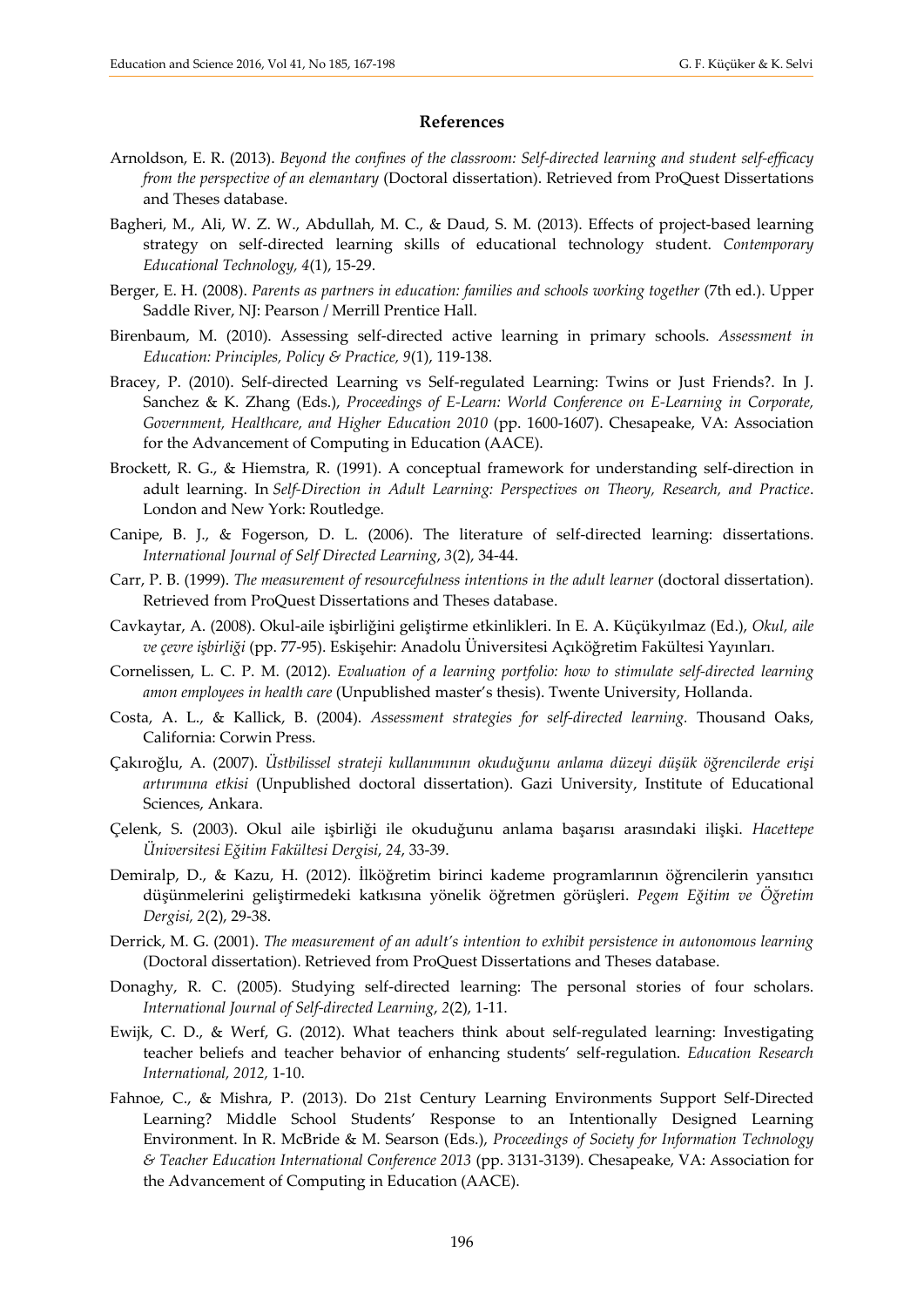- Fisher, M., King, J., & Tague, G. (2001). Development of self-directed learning readiness scale for nursing education. *Nurse Education Today*, *21*, 516-525.
- Garmston, R. J., & Costa, A. L. (2013). Supporting self-directed learners: Five forms of feedback. *ASCD Express-Developing Students' Higher-Order Thinking, 8*(18). Retrieved from http://www.ascd.org/ascd-express/vol8/818-costa.aspx
- Garrison, D. R. (1992). Critical thinking and self-directed learning in adult education: An analysis of responsibility and control issues. *Adult Education Quarterly*, *42*, 136-148.
- Garrison, D. R. (1997). Self-directed learning: Toward a comprehensive model. *Adult Education Quarterly*, *48*, 18-33.
- Grow, G. (1991). The staged-self directed learning. In *Self-directed learning: Consensus & Conflict* (pp. 199-226).
- Hendricks, C. (2006). *Improving Schools through Action Research: A Comprehensive Guide for Educators.*  Boston: Pearson. Allyn and Bacon.
- Hoban, S., & Hoban, G. (2004). Self-esteem, self-efficacy and self-directed learning: attempting to undo the confusion. *International Journal of Self-Directed Learning, 1*(2). 7-25.
- James, W. B., & Blank, W. E. (1993). Review and critique of available learning-style instruments for adults. *New Directions for Adult Conitinuing Education, 59*(Fall)*,* 47-54.
- James, D. L. (2008). *Self-directed learning for early childhood educators: Research in action* (Unpublished doctoral dissertation). Hartword University, Connecticut, ABD.
- Kılıç, Z. (2010). *İlköğretim hayat bilgisi dersinde aile katılımı çalışmaları (*Unpublished master's thesis). Anadolu University, Institute of Educational Sciences, Eskişehir.
- Leidinger, M., & Perels, F. (2012). Training self-regulated learning in the classroom: Development and evaluation of learning materials to train self-regulated learning during regular mathematics lessons at primary school, *Education Research International,* 1-14.
- Liang, L., Wang, W., & L. Tung (2011). Promotion of self-directed learning through developmental teaching strategies. *The Journal of American Academy of Business, 17*(1), 209-215.
- Long, H. B. (1990). *Learner managed learning.* New York: St Martin's Press.
- Loyens, S. M. M., J. Magda, & R. M. J. P. Rikers (2008). Self-directed learning in problem-based learning and its relationships with self-regulated learning. *Educational Psychology Review, 20*, 411- 427.
- Martin, R., Sexton, C., Franklin, T., & Gerlovich, J. (2009). Teaching science for all children: An inquiry approach. Boston: Allyn and Bacon.
- Meyer, D. T. (2001). *The measurement of intentional behavior as a prerequisite to autonomous learning* (Doctoral dissertation). Retrieved from ProQuest Dissertations and Theses database.
- Mertler, C. A. (2006). *Action research: Teachers as researchers in the classroom.* UK: Sage Publications.
- Miles, M. B., & Huberman, A. M. (1994). *Qualitative Data Analysis* (2nd ed.). Thousand Oaks, CA: Sage Publications.
- Mills, G. E. (2003). *Action research: A guide for the teacher researcher* (2nd ed.). New Jersey: Merrill Prentice Hall.
- Mok, M. M., & Lung, C. L. (2005). Developing self-directed learning in student teachers. *International Journal of Self-Directed Learning,* 2(1). 18-39.
- Oddi, L. F. (1984). *Development of an instrument to measure self directed continuing learning* (Doctoral dissertation). Retrieved from <http://commons.lib.niu.edu/handle/10843/9129>
- O'Shea, E. (2003). Self-directed learning in nursing education: A review of the literature. *Journal of Advenced Nursing, 43*(1), 62-70.
- Oswald, D. F. (2003). *Instructional design theory for fostering self-directed learning (*Unpublished doctoral dissertation). Indiana University, Indiana.